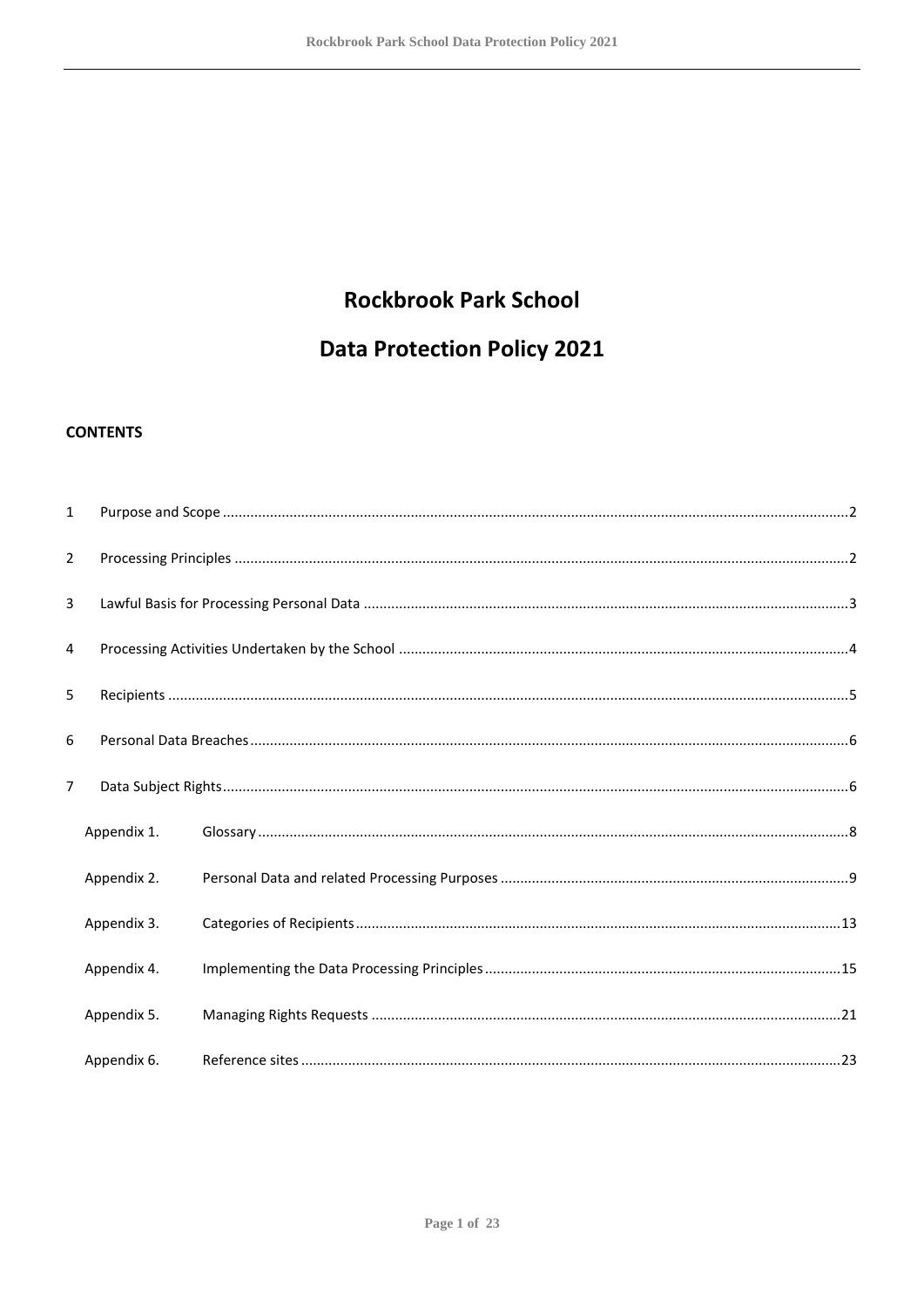### <span id="page-1-0"></span>**1 Purpose and Scope**

- 1.1 The purpose of this Data Protection Policy is to support the school in meeting its responsibilities with regard to the processing of personal data. These responsibilities arise as statutory obligations under the relevant data protection legislation. They also stem from our desire to process all personal data in an ethical manner which respects and protects the fundamental rights and freedoms of natural persons.
- 1.2 This policy aims to help transparency by identifying how the school expects personal data to be treated (or "processed"). It helps to clarify what data is collected, why it is collected, for how long it will be stored and with whom it will be shared.
- 1.3 The Irish *Data Protection Act (2018)* and the European *General Data Protection Regulation (2016)* are the primary legislative sources.<sup>1</sup> As such they impose statutory responsibilities on the school as well as providing a number of fundamental rights (for students, parents/guardians and staff and others) in relation to personal data.
- 1.4 The school recognises the seriousness of its data processing obligations and has implemented a set of practices to safeguard personal data. Relevant policies and procedures apply to all school staff, boards of management, trustees, parents/guardians, students and others (including prospective or potential students and their parents/guardians and applicants for staff positions within the school).
- 1.5 Any amendments to this Data Protection Policy will be communicated through the school website and other appropriate channels, including direct communication with data subjects where this is appropriate. We will endeavour to notify you if at any time we propose to use Personal Data in a manner that is significantly different to that stated in our Policy, or, was otherwise communicated to you at the time that it was collected.
- 1.6 The school is a *data controller* of *personal data* relating to its past, present and future staff, students, parents/guardians and other members of the school community. Formally, the statutory responsibility of Controller is assigned to the Board of Management. The Principal is assigned the role of co-ordinating the implementation of this Policy and for ensuring that all staff who handle or have access to Personal Data are familiar with their responsibilities.

| <b>Name</b>                    | <b>Responsibility</b>                       |
|--------------------------------|---------------------------------------------|
| Board of Management            | Data Controller                             |
| Principal                      | <b>Implementation of Policy</b>             |
| All Staff                      | Adherence to the Data Processing Principles |
| <b>Entire School Community</b> | Awareness and Respect for all Personal Data |

#### <span id="page-1-1"></span>**2 Processing Principles**

- 2.1 **Processing** is the term used to describe any task that is carried out with personal data e.g. collection, recording, structuring, alteration, retrieval, consultation, erasure as well as disclosure by transmission, dissemination or otherwise making available. Processing can include any activity that might relate to personal data under the control of the school, including the storage of personal data, regardless of whether the records are processed by automated or manual means.
- 2.2 There are a number of fundamental principles, set out in the data protection legislation, that legally govern our treatment of personal data. As an integral part of its day to day operations, the school will ensure that all data processing is carried out in accordance with these processing principles.

<sup>1</sup> The school is also cognisant of other legislation which relates to the processing of personal data, whether in manual or in electronic form. For example, the 2011 e-Privacy Regulations (S.I. No. 336 of 2011) provide statutory guidance with regard to certain data processing operations (e.g. direct marketing, cookie notifications on school website etc.).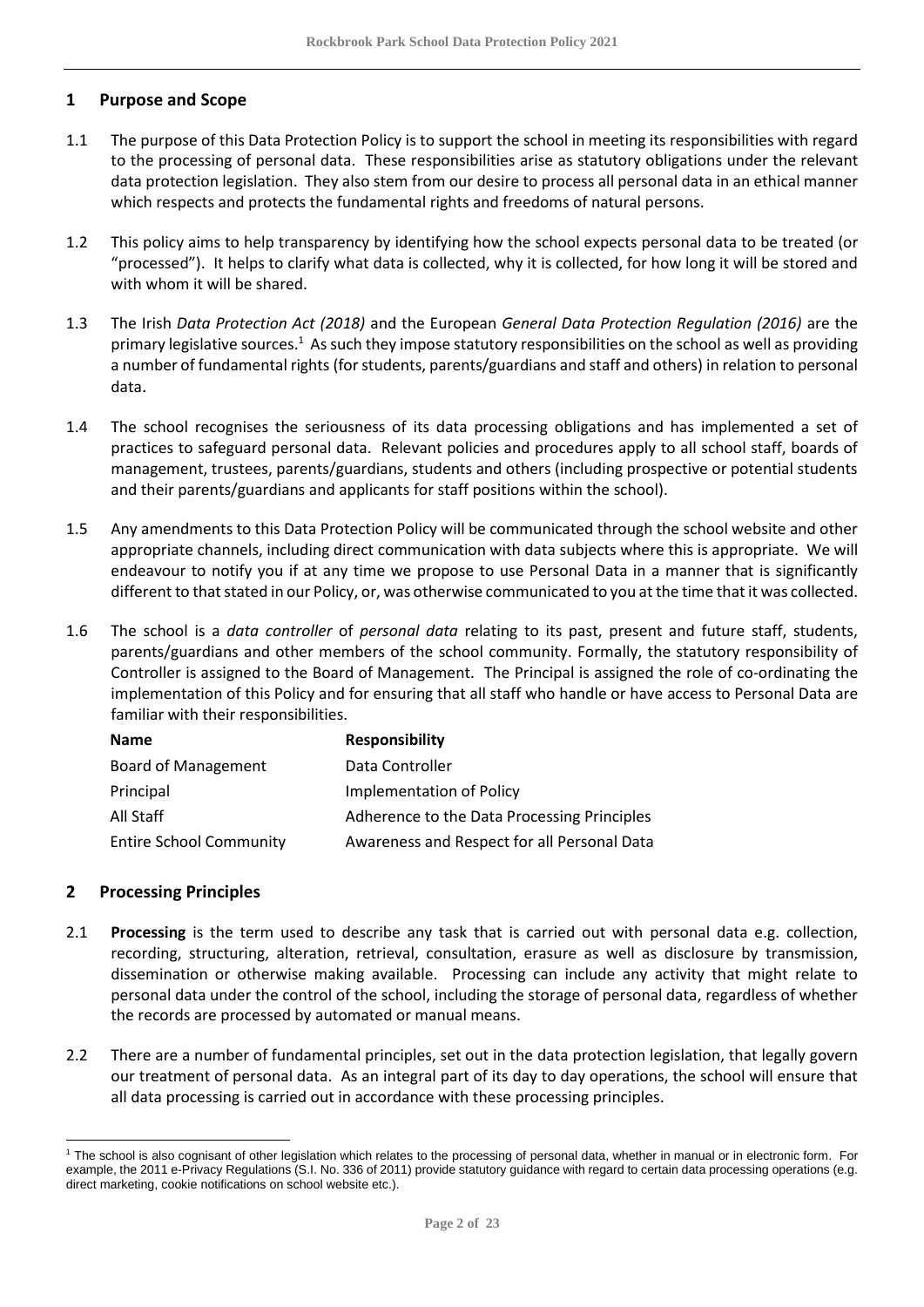- 2.3 These principles, set out under GDPR, establish a statutory requirement that personal data must be:
	- (i) processed lawfully, fairly and in a transparent manner (**lawfulness, fairness and transparency**);
	- (ii) collected for specified, explicit and legitimate purposes and not further processed in a manner that is incompatible with those purposes; further processing for archiving purposes in the public interest, scientific or historical research purposes or statistical purposes shall not be considered to be incompatible with the initial purposes **(purpose limitation)**;
	- (iii) adequate, relevant and limited to what is necessary in relation to the purposes for which they are processed (**data minimisation**);
	- (iv) accurate and, where necessary, kept up to date; every reasonable step must be taken to ensure that personal data that are inaccurate, having regard to the purposes for which they are processed, are erased or rectified without delay (**accuracy**);
	- (v) kept for no longer than is necessary for the purposes for which the personal data are processed<sup>2</sup>; (**storage limitation**);
	- (vi) processed in a manner that ensures appropriate security of the personal data, including protection against unauthorised or unlawful processing and against accidental loss, destruction or damage, using appropriate technical or organisational measures (**integrity and confidentiality**).
- 2.4 GDPR also establishes **Accountability** as a core data processing principle. This places a statutory responsibility on the school, as Data Controller, to be able to demonstrate compliance with the other principles i.e. the 6 data processing principles set out in the previous paragraph (2.3 above).

# <span id="page-2-0"></span>**3 Lawful Basis for Processing Personal Data**

- 3.1 Whenever the school is processing personal data, all of the principles listed in the previous section(s), must be obeyed. In addition, at least one of the following bases (GDPR Article 6) must apply if the processing is to be lawful,
	- (i) compliance with a legal obligation
	- (ii) necessity in the public interest
	- (iii) legitimate interests of the controller
	- (iv) contract
	- (v) consent
	- (vi) vital interests of the data subject.
- 3.2 When processing **special category personal data**, the school will ensure that it has additionally identified an appropriate lawful basis under GDPR Article 9.<sup>3</sup> Special categories of personal data are those revealing racial or ethnic origin, political opinions, religious or philosophical beliefs, or trade union membership, and the processing of genetic data, biometric data for the purpose of uniquely identifying a natural person, data concerning health or data concerning a natural person's sex life or sexual orientation.

<sup>&</sup>lt;sup>2</sup> Data may be stored for longer periods if being processed for archiving purposes in the public interest, scientific or historical research purposes or statistical purposes (subject to appropriate technical and organisational measures required to safeguard the rights and freedoms of the data subject).

<sup>&</sup>lt;sup>3</sup> GDPR Article 9 sets out the lawful bases that apply to the processing of special categories of personal data.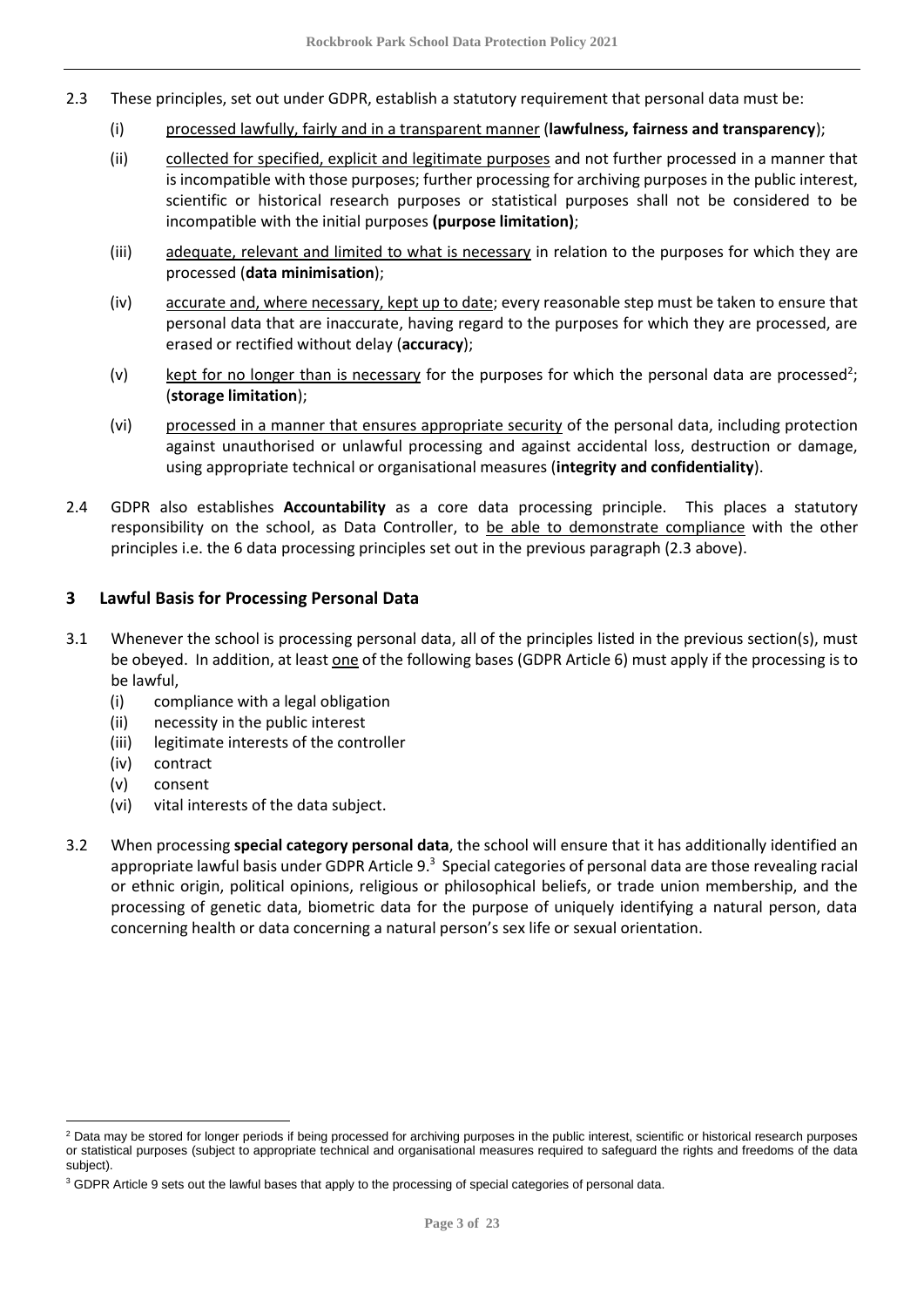# <span id="page-3-0"></span>**4 Processing Activities Undertaken by the School**

- 4.1 **Record of Processing Activities** This policy sets out the purposes for which the school collects and uses personal data for each of the various categories of data held (student, staff, parent, etc).
- 4.2 **Student Records** The purposes for processing student personal data include the following: <sup>4</sup>
	- (i) to provide information prior to application/enrolment;
	- (ii) to determine whether an applicant satisfies the school's admission criteria;
	- (iii) to comprehend the educational, social, physical and emotional needs of the student;
	- (iv) to deliver an education appropriate to the needs of the student;
	- $(v)$  to ensure that any student seeking an exemption from Irish meets the criteria;
	- (vi) to ensure that students benefit from relevant additional educational or financial supports;
	- (vii) to contact parents/guardians in case of emergency or in the case of school closure;
	- (viii) to monitor progress and to provide a sound basis for advising students and parents/guardians;
	- (ix) to inform parents/guardians of their child's educational progress etc.;
	- (x) to communicate information about, and record participation in, school events etc.;
	- (xi) to compile yearbooks, establish a school website, and to keep a record of the history of the school;
	- (xii) to comply with legislative or administrative requirements;
	- (xiii) to furnish documentation/ information about the student to the Department of Education and Skills, the State Exams Commission, the National Council for Special Education, TUSLA, and others in compliance with law and directions issued by government departments.
- 4.3 **Parent/Guardian Records** The school does not keep personal files for parents or guardians. However, information about, or correspondence with, parents may be held in the files for each student. This information shall be treated in the same way as any other information in the student file.
- 4.4 **Staff Records** As well as records for existing members of staff (and former members of staff), records may also relate to applicants applying for positions within the school, trainee teachers and teachers under probation. The purposes for which staff personal data is processed include the following:
	- (i) the management and administration of school business (now and in the future);
	- (ii) to facilitate the payment of staff, and calculate other benefits/ entitlements (including reckonable service for the purpose of calculation of pension payments, entitlements and/or redundancy payments where relevant);
	- (iii) to facilitate pension payments in the future;
	- (iv) human resources management;
	- (v) recording promotions made (documentation relating to promotions applied for) and changes in responsibilities etc.;
	- (vi) to enable the school to comply with its obligations as an employer including the preservation of a safe, efficient working and teaching environment (including complying with its responsibilities under the *Safety, Health and Welfare at Work Act. 2005*);
	- (vii) to enable the school to comply with requirements set down by the Department of Education and Skills, the Revenue Commissioners, the National Council for Special Education, TUSLA, the HSE, and any other governmental, statutory and/or regulatory departments and/or agencies;
	- (viii) and for compliance with legislation relevant to the school.
- 4.5 **Board of Management Records** Board of Management records are kept in accordance with the Education Act 1998 and other applicable legislation. Minutes of Board of Management meetings record attendance,

<sup>4</sup> Appendix 2 sets out the type of personal data being processed by the school and the purposes for which this data is being processed. This list is likely to be subject to revision from time to time. For example, changes in curriculum or legislation may require adjustments in the personal data processing.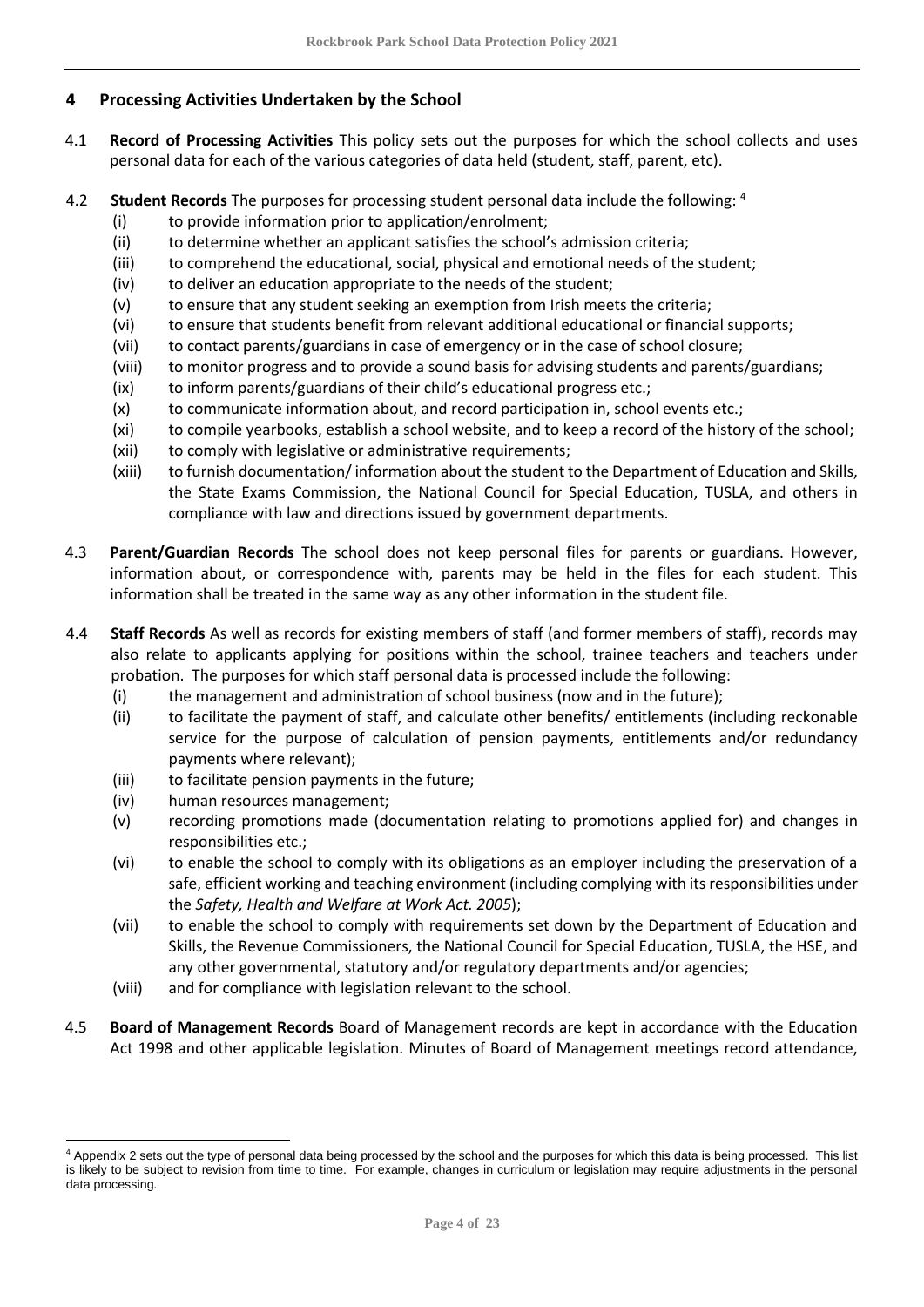items discussed and decisions taken. Board of Management business is considered confidential to the members of the Board.

- 4.6 **Financial Records** This information is required for routine management and administration of the school's financial affairs, including the payment of fees, invoices, the compiling of annual financial accounts and complying with audits and investigations by the Revenue Commissioners.
- 4.7 **CCTV Records** The school processes personal data in the form of recorded CCTV images. We use CCTV for the following purposes:
	- (i) to secure and protect the school's premises and assets;
	- (ii) to deter crime and anti-social behaviour;
	- (iii) to assist in the investigation, detection, and prosecution of offences;
	- (iv) to monitor areas in which cash and/or goods are handled;
	- (v) to deter bullying and/or harassment;
	- (vi) to maintain good order and ensure the school's Code of Behaviour is respected;
	- (vii) to provide a safe environment for all staff and students;
	- (viii) for the taking and defence of litigation;
	- (ix) for verification purposes and for dispute-resolution, particularly in circumstances where there is a dispute as to facts and where the recordings may be capable of resolving that dispute.

# <span id="page-4-0"></span>**5 Recipients**

5.1 **Recipients** These are defined as organisations and individuals to whom the school transfers or discloses personal data. Recipients may be data controllers, joint controllers or processors. A list of the categories of recipients used by the school is provided in the appendices (Appendix 3). This list may be subject to change from time to time.

#### 5.2 **Data Sharing Guidelines**

- (i) From time to time the school may disclose Personal Data to third parties, or allow third parties to access specific Personal data under its control. An example could arise should Gardai submit a valid request under Section 41(b) of the Irish Data Protection Act which allows for *processing necessary and proportionate for the purposes of preventing, detecting, investigating or prosecuting criminal offences.*
- (ii) In all circumstances where personal data is shared with others, the school will ensure that there is an appropriate lawful basis in place (GDPR Articles 6, 9 as appropriate). We will not share information with anyone without consent unless another lawful basis allows us to do so.
- (iii) Most data transfer to other bodies arises as a consequence of legal obligationsthat are on the school, and the majority of the data recipients are Controllers in their own right, for example, the Department of Education and Skills. As such their actions will be governed by national and European data protection legislation as well their own organisational policies.<sup>5</sup>
- (iv) Some of the school's operations require support from specialist service providers. For example, the school may use remote IT back-up and restore services to maintain data security and integrity. In cases such as these, where we use specialist data processors, we will ensure that the appropriate security guarantees have been provided and that there is a signed processing agreement in place.

<sup>5</sup> The Data Protection Policy of the Department of Education and Skills can be viewed on its website (www.education.ie).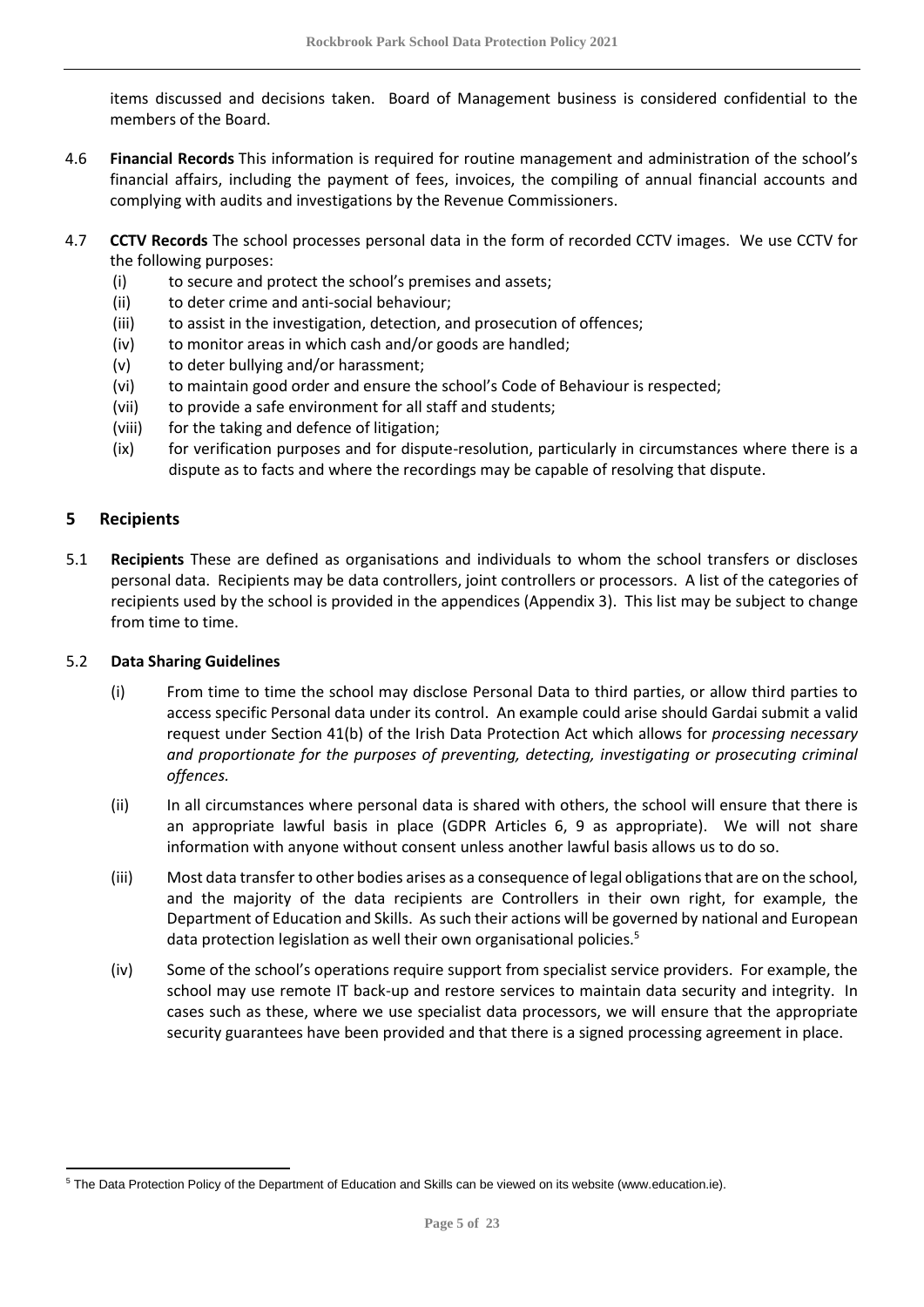# <span id="page-5-0"></span>**6 Personal Data Breaches**

6.1 **Definition of a Personal Data Breach** A personal data breach is defined as a breach of security leading to the accidental or unlawful destruction, loss, alteration, unauthorised disclosure of, or access to, personal data transmitted, stored or otherwise processed.

#### 6.2 **Consequences of a Data Breach**

- (i) A breach can have a significant adverse effect on individuals, which can result in physical, material or non-material damage. This can include discrimination, identity theft or fraud, financial loss, damage to reputation, loss of confidentiality etc. Children because of their age may be particularly impacted.
- (ii) In addition to any detrimental impact on individual data subjects, a data breach can also cause serious damage to the school. This can include reputational damage as well as exposing the school to other serious consequences including civil litigation.
- (iii) It should be noted the consequences of a data breach could include disciplinary action, criminal prosecution and financial penalties or damages for the school and participating individuals.<sup>6</sup>

#### 6.3 **Responding to a Data Breach**

- (i) The school will always act to prioritise and protect the rights of those individuals whose personal data is affected.
- (ii) As soon as the school becomes aware that an incident has occurred, measures will be taken to assess and address the breach appropriately, including actions to mitigate any possible adverse effects.
- (iii) Where the school believes that there is a risk to the affected individuals, the school will (within 72 hours of becoming aware of the incident) submit a report to the Data Protection Commission.
- (iv) Where a breach is likely to result in a high risk to the affected individuals, the school will inform those individuals without undue delay.

#### <span id="page-5-1"></span>**7 Data Subject Rights**

- 7.1 **Your Rights** Personal Data will be processed by the school in a manner that is respectful of the rights of data subjects. Under GDPR these include<sup>7</sup>
	- (i) the right to information
	- (ii) the right of access
	- (iii) the right to rectification
	- (iv) the right to erasure ("right to be forgotten")
	- (v) the right to restrict processing
	- (vi) the right to data portability
	- (vii) the right to object
	- (viii) the right not to be subject to automated decision making
	- (ix) the right to withdraw consent
	- (x) the right to complain.
- 7.2 **Right to be Informed** You are entitled to information about how your personal data will be processed. We address this right primarily through the publication of this Data Protection Policy. We also publish additional privacy notices/statements which we provide at specific data collection times, for example, our Website Data Privacy Statement is available to all users of our website. Should you seek further clarification, or information that is not explicit in our Policy or Privacy Statements, then you are requested to forward your query to the school.

<sup>6</sup> The Data Protection Act 2018 established a number of offences whereby breaches of the Act can result in fines and/or imprisonment.

<sup>7</sup> For further information on your rights see [www.GDPRandYOU.ie.](http://www.gdprandyou.ie/)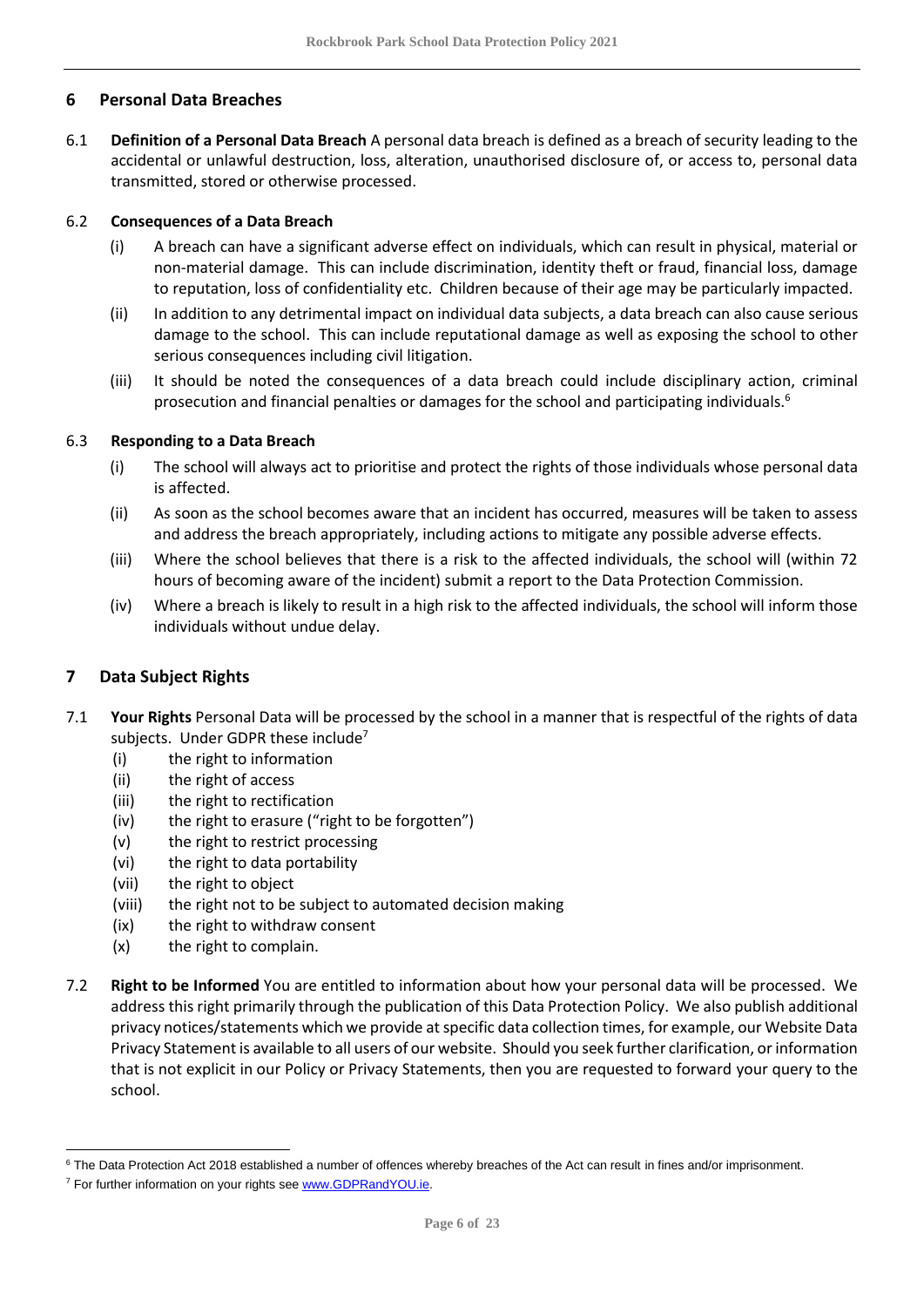- 7.3 **Right of Access** You are entitled to see any information we hold about you. The school will, on receipt of a request from a data subject, confirm whether or not their personal data is being processed. In addition, a data subject can request a copy of their personal data. The school in responding to a right of access must ensure that it does not adversely affect the rights of others.
- 7.4 **Right to rectification** If you believe that the school holds inaccurate information about you, you can request that we correct that information. The personal record may be supplemented with additional material where it is adjudged to be incomplete.
- 7.5 **Right to be forgotten** Data subjects can ask the school to erase their personal data. The school will act on such a request providing that there is no compelling purpose or legal basis necessitating retention of the personal data concerned.
- 7.6 **Right to restrict processing** Data subjects have the right to seek a restriction on the processing of their data. This restriction (in effect requiring the controller to place a "hold" on processing) gives an individual an alternative to seeking erasure of their data. It may also be applicable in other circumstances such as where, for example, the accuracy of data is being contested.
- 7.7 **Right to data portability** This right facilitates the transfer of personal data directly from one controller to another. It can only be invoked in specific circumstances, for example, when processing is automated and based on consent or contract.
- 7.8 **Right to object** Data subjects have the right to object when processing is based on the school's legitimate interests or relates to a task carried out in the public interest (e.g. the processing of CCTV data may rely on the school's legitimate interest in maintaining a safe and secure school building). The school must demonstrate compelling legitimate grounds if such processing is to continue.
- 7.9 **Right not to be subject to automated decision making** This right applies in specific circumstances (as set out in GDPR Article 22).
- 7.10 **Right to withdraw consent** In cases where the school is relying on consent to process your data, you have the right to withdraw this at any time, and if you exercise this right, we will stop the relevant processing.
- 7.11 **Limitations on Rights** While the school will always facilitate the exercise of your rights, it is recognised that they are not unconditional: the school may need to give consideration to other obligations. $8$

#### 7.12 **Right to Complain**

- (i) If you are concerned about how your personal data is being processed, then please address these concerns in the first instance to the Principal who is responsible for operational oversight of this policy.<sup>9</sup>
- (ii) A matter that is still unresolved may then be referred to the school's Data Controller (i.e., the Board of Management) by writing to the Chairperson c/o school.
- (iii) Should you feel dissatisfied with how we have addressed a complaint or concern that you have raised, you have the right, as data subject, to bring the matter to the attention of the Irish Data Protection Commission.

<sup>&</sup>lt;sup>8</sup> See GDPR Articles 12-23 for a full explanation of subject rights and their application.

<sup>9</sup> Parents/Guardians may also, where applicable, have the option of invoking the school's formal complaints procedure (available from school).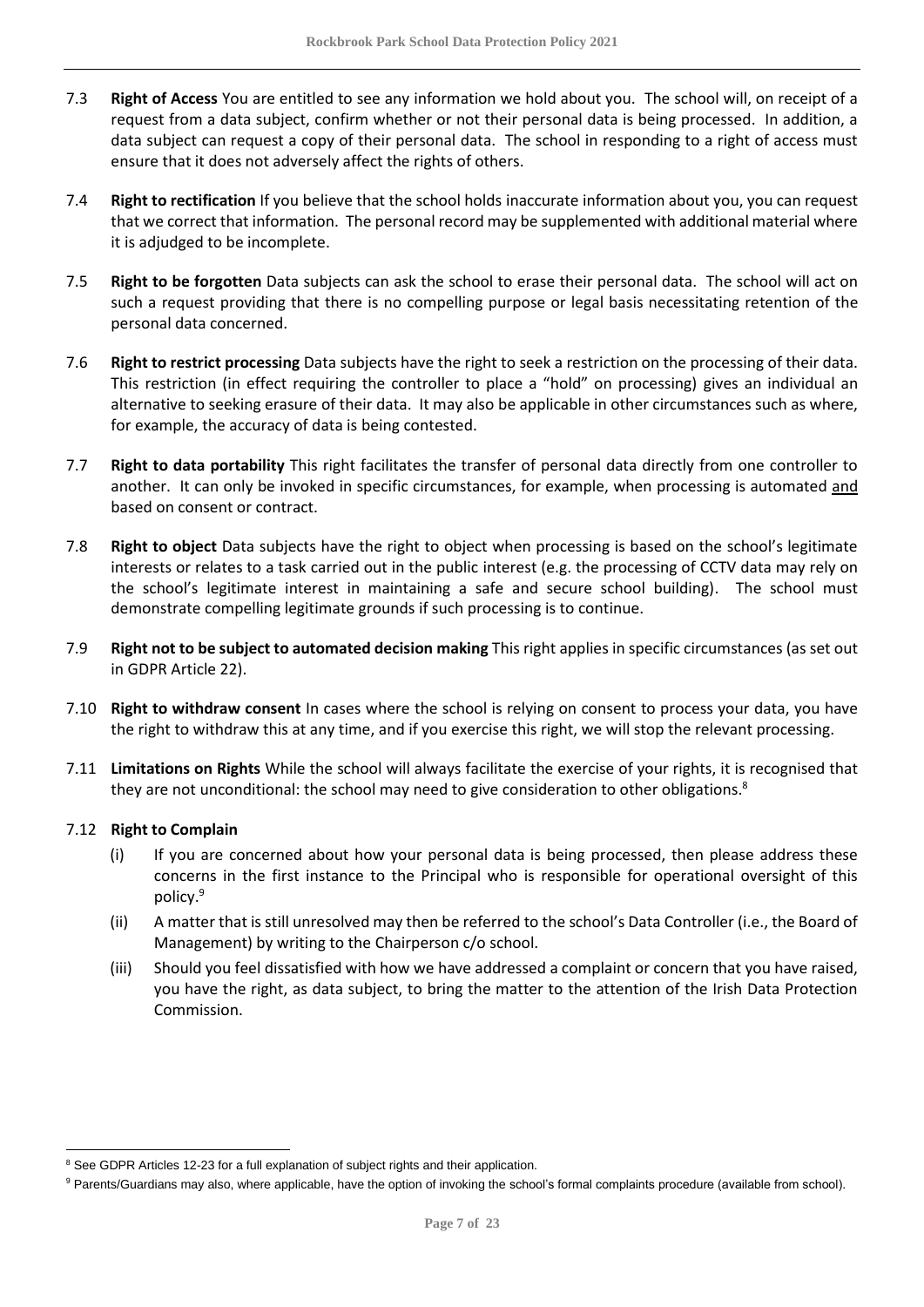# <span id="page-7-0"></span>**Appendix 1. GLOSSARY**

**Child** - a person under the age of 18 years. Children are deemed as vulnerable under GDPR and merit specific protection with regard to their personal data, as they may be less aware of the risks, consequences and safeguards concerned and their rights in relation to the processing of personal data.

**Controller** or **Data Controller** - an entity or person who, alone or jointly with others, determines the purposes and means of the processing of personal data. In this policy, the data controller is the School.

**Consent** - any freely given, specific, informed and unambiguous indication of the data subject's wishes by which he or she, by a statement or by a clear affirmative action, signifies agreement to the processing of personal data relating to him or her.

**Data Protection Commission** - the national supervisory authority responsible for monitoring the enforcing the data protection legislation within Ireland. The DPC is the organisation to which schools as data controllers must notify data breaches where there is risk involved.

**Data Protection Legislation** – this includes (i) the General Data Protection Regulation (GDPR) - *Regulation (EU) 2016/679 on the protection of natural persons with regard to the processing of personal data and on the free movement of such data*, and (ii) the Irish Data Protection Act (2018). GDPR is set out in 99 separate *Articles*, each of which provides a statement of the actual law. The regulation also includes 171 Recitals to provide explanatory commentary.

**Data Subject** - a living individual who is the subject of the Personal Data, i.e. to whom the data relates either directly or indirectly.

**Data concerning health** - personal data related to the physical or mental health of a natural person, including the provision of health care services, which reveal information about his or her health status. This is an example of special category data (as is data concerning special education needs).

**Personal data** - any information relating to an identified or identifiable natural person (a "data subject"); an identifiable natural person is one who can be identified, directly or indirectly, in particular by reference to an identifier such as a name, an identification number, location data, an online identifier or to one or more factors specific to the physical, physiological, genetic, mental, economic, cultural or social identity of that natural person.

**Personal data breach** - a breach of security leading to the accidental or unlawful destruction, loss, alteration, unauthorised disclosure of, or access to, personal data transmitted, stored or otherwise processed.

**Processing** - any operation or set of operations which is performed on personal data or on sets of personal data, whether or not by automated means, such as collection, recording, organisation, structuring, storage, adaptation or alteration, retrieval, consultation, use, disclosure by transmission, dissemination or otherwise making available, alignment or combination, restriction, erasure or destruction.

**Processor** or **Data Processor** - a person or entity who processes Personal Data on behalf of a Data Controller on the basis of a formal, written contract (but does not include an employee of a controller who processes such data in the course of his or her employment).

**Profiling** - any form of automated processing of personal data intended to evaluate, analyse, or predict data subject behaviour.

**(Relevant) Filing System** - any set of information that is structured, either by reference to individuals, or by reference to criteria relating to individuals, in such a manner that specific information relating to an individual is readily retrievable.

**Special categories of data** - personal data revealing racial or ethnic origin, political opinions, religious or philosophical beliefs, or trade union membership, and the processing of genetic data, biometric data for the purpose of uniquely identifying a natural person, data concerning health or data concerning a natural person's sex life or sexual orientation.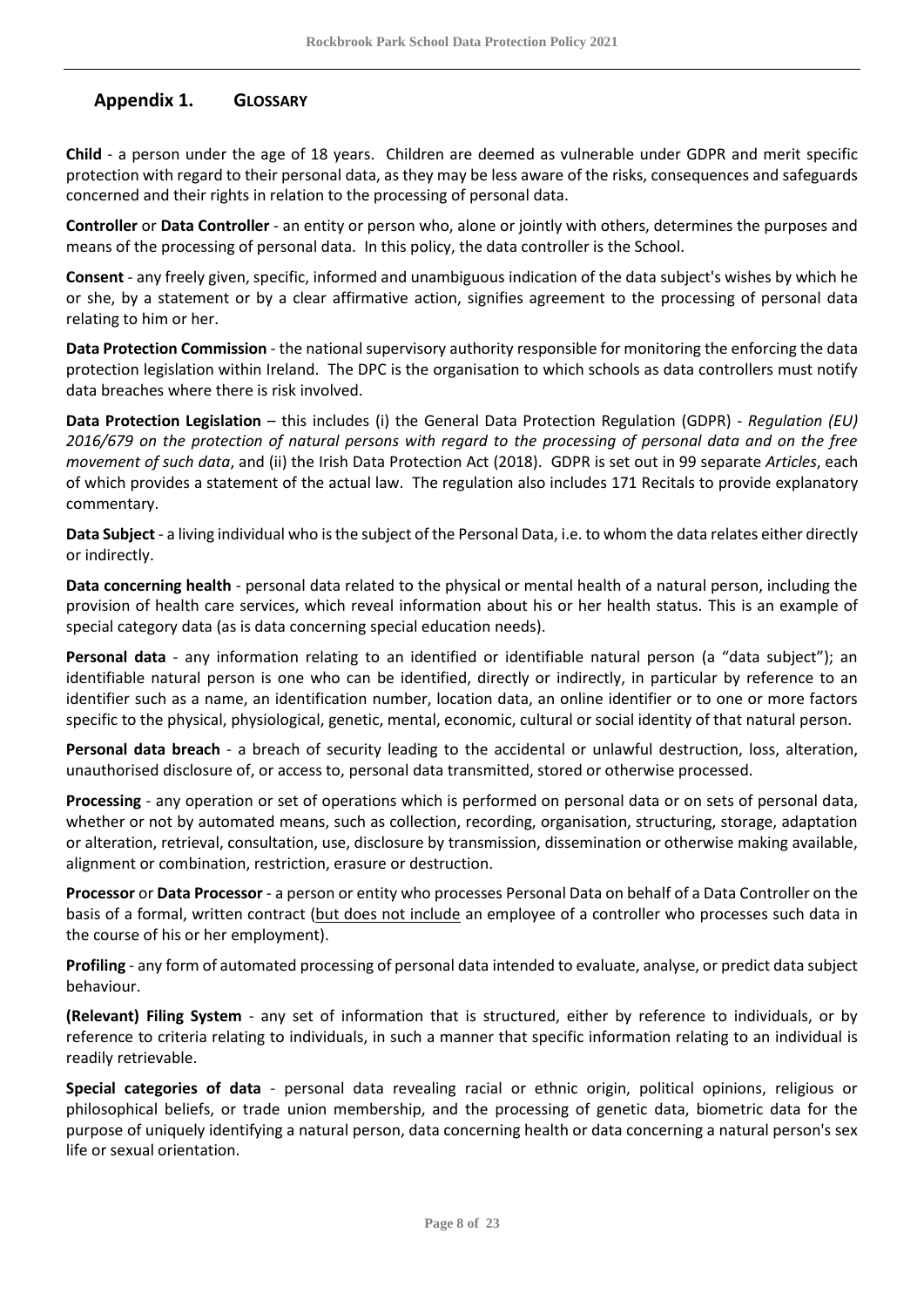# <span id="page-8-0"></span>**Appendix 2. PERSONAL DATA AND RELATED PROCESSING Purposes**

| <b>PURPOSES FOR PROCESSING</b>                                                                                                                                                                                                                                                                                                                                                                                                                                                                                                                                                 | <b>DESCRIPTION OF PERSONAL DATA</b>                                                                                                                                                                                                                                                                                                                                                                                                                                                      |  |
|--------------------------------------------------------------------------------------------------------------------------------------------------------------------------------------------------------------------------------------------------------------------------------------------------------------------------------------------------------------------------------------------------------------------------------------------------------------------------------------------------------------------------------------------------------------------------------|------------------------------------------------------------------------------------------------------------------------------------------------------------------------------------------------------------------------------------------------------------------------------------------------------------------------------------------------------------------------------------------------------------------------------------------------------------------------------------------|--|
| <b>Contact and identification information</b><br>1.<br>This information is needed to identify, contact and enrol students.                                                                                                                                                                                                                                                                                                                                                                                                                                                     |                                                                                                                                                                                                                                                                                                                                                                                                                                                                                          |  |
| Purposes may include:<br>• to add names to a contact list prior to formal application<br>• to provide appropriate information to prospective students<br>• to make contact in case of school closure (e.g. adverse<br>weather conditions)<br>• to send SMS text messages and emails about meetings, etc.                                                                                                                                                                                                                                                                       | Information required to confirm student/parent identity and<br>contact through communications:<br>$\bullet$ student name<br>$\bullet$ gender<br>• date of birth<br>• family details (parents/guardians name, address, contact<br>details to include phone numbers, email addresses etc).                                                                                                                                                                                                 |  |
| 2. Application information<br>We use this to determine whether an applicant meets eligibility requirements as set out in our Admission Policy.                                                                                                                                                                                                                                                                                                                                                                                                                                 |                                                                                                                                                                                                                                                                                                                                                                                                                                                                                          |  |
| In addition to data outlined at (1) above, we collect personal data<br>via Application Forms and Student Transfer Forms. Where the<br>student is offered a place, completed Application Forms are<br>placed on the student's file. Where the student is not offered a<br>place, the data will be used for the purposes of responding to any<br>section 29 appeals process.<br>Any information not required to operate the Admissions<br>Procedure, is identified as optional.                                                                                                  | Information as required under the school's Admissions<br>Policy:<br>• Name and address of current school<br>• Class in current school<br>• Details of siblings, etc.<br>• Details of any special educational needs (SEN).<br>· Language: details re Irish language. (Gaelscoil /<br>Gaelcholáiste only)<br>• Religion                                                                                                                                                                    |  |
| 3. Enrolment information<br>Once the school has accepted the student's application, and has offered the student a place, other information is collected in<br>addition to the data outlined at (1) and (2) above. This personal data is used for administrative and management tasks e.g. school<br>communications, timetabling, scheduling parent teacher meetings, school events, arrangements for academic registration, class<br>details, start dates, book lists, subject-selection, school trips etc.                                                                    |                                                                                                                                                                                                                                                                                                                                                                                                                                                                                          |  |
| Contact and Identification Information: We use this information:<br>• to make contact in case of school closure (e.g. adverse<br>weather conditions), or an emergency (ill-health or injury),<br>• to communicate issues relating to progress, welfare or conduct<br>in school, non-attendance or late attendance, etc.<br>• to send SMS text messages and emails about important<br>events, e.g. start dates, course details, meetings, school<br>events, etc.                                                                                                                | • Student name and date of birth (requires birth certificate<br>verification by school)<br>· PPSN, Address including Eircode<br>· Extended family details (parent/guardian names, contact<br>details, postal & email address, phone numbers,<br>addresses, details of any court orders or other<br>arrangements governing access to, or custody of, child).<br>• Details of next of kin (for contact in case of emergency)                                                               |  |
| Academic record: We use this information to deliver education<br>appropriate to the needs of the student, to assess the student's<br>educational progress. Standardised test results used for the<br>purposes of assessing literacy/numeracy progress, for<br>Reasonable Accommodation in State Examinations, for<br>assisting in referrals to NEPS, and for career guidance etc.                                                                                                                                                                                              | • Reports, references, assessments and other records from<br>any previous school(s) attended by the student.<br>• Education Passport (6 <sup>th</sup> Class Report provided by primary<br>school after post-primary school confirms enrolment.<br>Protocols set out in DES Circulars 42/2015 and 34/2016).<br>• Standardised testing Results                                                                                                                                             |  |
| <b>Language spoken:</b> Without this information the school will not<br>know how to meet the student's needs and to deliver appropriate<br>education. This ensures the student has access to language<br>support (where necessary).<br>Irish Exemption Information re application for Irish exemption if<br>eligible (e.g. received primary school up to 11 years of age<br>outside Ireland, evidence of disability, student from abroad etc).                                                                                                                                 | • Information about language spoken (for language support)<br>• Details of whether the student received EAL (English as an<br>Additional Language) support.<br>• Details re whether student is exempt from studying Irish<br>• Details to ascertain if student is eligible for exemption from<br>study of Irish                                                                                                                                                                          |  |
| Medical information for health purposes: This information is<br>essential to meet our duty of care to the student. We use this<br>information to (i) ensure we know who to contact in case of<br>emergency, (ii) ensure that we have relevant information to<br>safeguard/prevent damage to student health (iii) meet<br>medical/care needs when students are in school (iv) facilitate<br>appropriate advanced planning with parents/guardians (e.g.<br>notification to relevant personnel within the school, storage of<br>medications, staff training where necessary etc). | · Emergency contact details (name, telephone, details of<br>relationship to the student etc).<br>. Details of the student's GP (to be contacted in case of<br>emergency).<br>• Details of any relevant medical information (e.g. medical<br>condition, allergies, treatment/care plan etc) to facilitate<br>appropriate advanced planning with parents/guardians.<br>This may include use of student's photograph for display in<br>the Staff room as part of the emergency action plan. |  |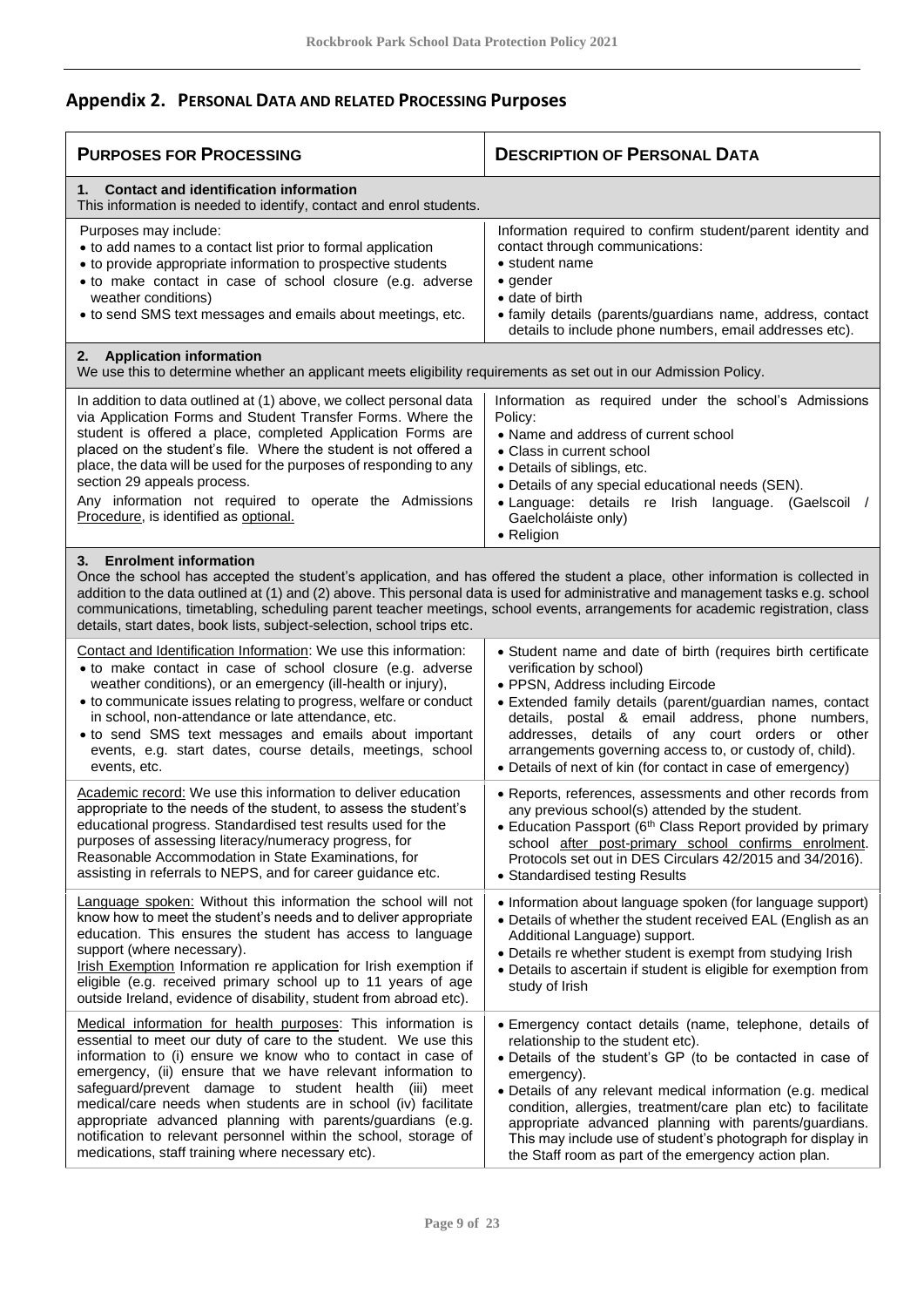| <b>SEN</b> and Medical information for educational purposes: We<br>cannot meet our duty of care to the student and our obligations<br>under EPSEN Act 2004 without this information. We use this<br>information to (i) make application to the DES for allocation of<br>resources to support student (ii) ensure school has relevant<br>information to deliver education appropriate to student's needs<br>(iii) apply for appropriate accommodation(s) and/or therapeutic<br>supports where available.                                                                                                                           | • Details of any special needs/medical needs that need to be<br>accommodated, e.g. medical assessment, hearing/vision<br>issues, psychological assessment/report.<br>· Details of whether the student has been in receipt of<br>learning support.<br>· Details of whether the student been granted resource<br>teaching hours and/or special needs assistance hours by<br>the NCSE.                                                                               |  |  |
|-----------------------------------------------------------------------------------------------------------------------------------------------------------------------------------------------------------------------------------------------------------------------------------------------------------------------------------------------------------------------------------------------------------------------------------------------------------------------------------------------------------------------------------------------------------------------------------------------------------------------------------|-------------------------------------------------------------------------------------------------------------------------------------------------------------------------------------------------------------------------------------------------------------------------------------------------------------------------------------------------------------------------------------------------------------------------------------------------------------------|--|--|
| Information sought by Department of Education and Skills (DES):<br>We are under a legal obligation to return specific enrolment<br>information concerning each student to DES (SI 317/2015). This<br>data is used to calculate teacher and resource allocation,<br>capitation, grant payments for schools, for statistical analysis and<br>reporting in the areas of social inclusion and integration of<br>students in the education system, and for planning purposes.<br>Other (optional) information is sought for purposes relating to<br>planning, social inclusion and integration of students in the<br>education system. | Personal data is transferred to the DES via the Post-Primary<br>Online Database as set out in the Privacy Notice for P-POD<br>provided by DES. Required information includes, e.g. birth<br>name of student and mother (to verify student identity). The<br>DES seeks some additional information on an optional basis<br>(i.e. based on parental consent), for example,<br>• Ethnic/Cultural background                                                          |  |  |
| Use of photographs for yearbooks, social media, website etc.:<br>Photographs, and recorded images of students may be taken at<br>school events and to celebrate school achievements, compile<br>yearbooks, establish a school website, record school events, and<br>to keep a record of the history of the school.                                                                                                                                                                                                                                                                                                                | • Consent to use (for these purposes) images or recordings<br>in printed or digital format.<br>• Separate consents will be sought for different publication<br>forums. (NB This excludes CCTV recordings - see school<br>CCTV policy).                                                                                                                                                                                                                            |  |  |
| <b>Religion</b>                                                                                                                                                                                                                                                                                                                                                                                                                                                                                                                                                                                                                   | • Religious denomination                                                                                                                                                                                                                                                                                                                                                                                                                                          |  |  |
| Consents to direct marketing: If you wish to receive direct<br>marketing you can give consent for us to contact you by SMS text<br>and/or email. Your right to opt-out only relates to the school<br>contacting you for direct marketing purposes.                                                                                                                                                                                                                                                                                                                                                                                | Note: We will still contact you on your mobile in case of an<br>emergency relating to your child and/or to communicate<br>messages about school events (e.g. school closure, parent-<br>teacher meetings etc).                                                                                                                                                                                                                                                    |  |  |
| 4. Personal data gathered during student's time in School<br>We cannot meet our statutory obligation to deliver appropriate education to students and/or we cannot satisfy our duty of care to<br>each student without processing this information.                                                                                                                                                                                                                                                                                                                                                                               |                                                                                                                                                                                                                                                                                                                                                                                                                                                                   |  |  |
| Academic progress: The school processes this personal data in<br>order to deliver education to students, and to evaluate students'<br>academic progress, to register the student for State<br>Examinations (Junior Cycle, Leaving Cycle), to submit the<br>students' work to the recognised accrediting body etc.                                                                                                                                                                                                                                                                                                                 | • Academic progress and results<br>• State exam results<br>· Results of in-school tests/exams (i.e. end of term, end of<br>year exams, assessment results)<br>• Continuous assessment and end of term/year reports                                                                                                                                                                                                                                                |  |  |
| Attendance: The school is required to collect and monitor<br>attendance data and to notify the Education Welfare Officer<br>(TUSLA) in certain circumstances, such as (i) where the student<br>is suspended for 6 days or more (ii) where the student is absent<br>for an aggregate period of 20 school days during the course of<br>the year, (iii) where the Principal is of the opinion that the student<br>is not attending school regularly. The school will notify<br>parent/guardian in the event of non-attendance or absences.                                                                                           | Statutory processing pursuant to the Education (Welfare) Act<br>2000.<br>• Attendance records including Registers and Roll books etc.<br>• Records of referrals to TUSLA<br>School Register and Roll Books are documents of enduring<br>historical value and are retained in the school's archives for<br>archival purposes in the public interest.                                                                                                               |  |  |
| School tours/trips: Information required to make appropriate<br>travel arrangements, to implement insurance cover, to arrange<br>appropriate supervision ratios, to ensure medical/health issues<br>are properly accommodated, to engage in responsible planning,<br>and to ensure necessary paperwork for INIS (Irish Border<br>Control/Irish Naturalisation & Immigration Service requirements<br>where children are travelling with someone other than their<br>parent or guardian).                                                                                                                                           | Information to ensure trip is properly organised and<br>supervised, including:<br>• permission slips (signed by parents/guardians),<br>• itinerary reports<br>• Letter from parent(s)/guardian(s) giving consent to travel.<br>• Copy of birth/adoption certificate or guardianship papers<br>. Copy of marriage/divorce certificate (where parent has<br>different surname to child).<br>• Copy of the parent/guardian's passport or State identity<br>document. |  |  |
| Garda vetting outcomes: Certain work experience roles may<br>require that a student be Garda vetted (Statutory vetting<br>process).                                                                                                                                                                                                                                                                                                                                                                                                                                                                                               | Information as set down in National Vetting Bureau (Children<br>and Vulnerable Persons) Act 2012.<br>• Garda vetting form                                                                                                                                                                                                                                                                                                                                         |  |  |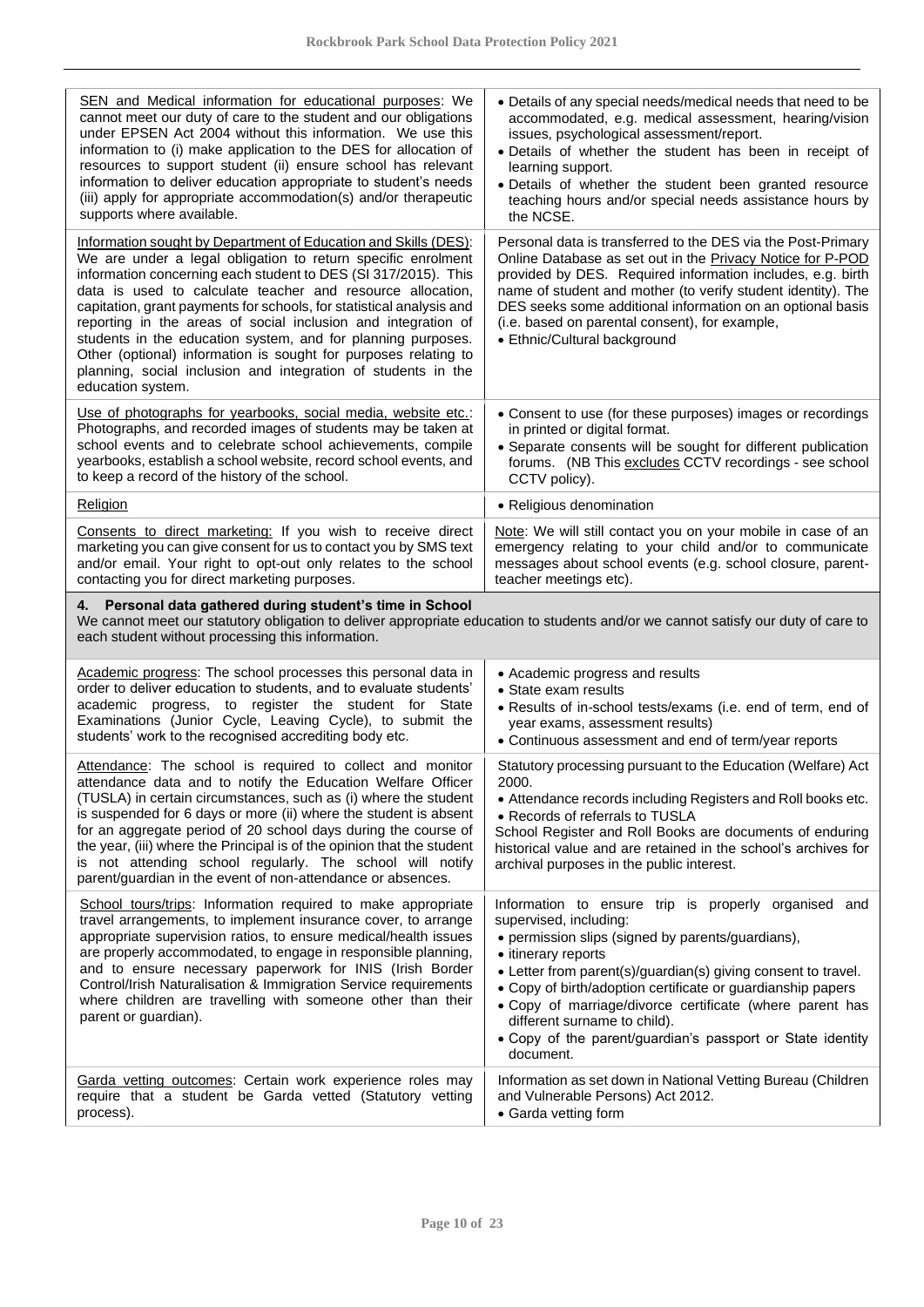| <b>CCTV</b> images: The school processes this data for the purposes<br>outlined in our CCTV Policy, a copy of which is available on the<br>school's website e.g. We use CCTV for security purposes; to<br>protect premises and assets; to deter crime and anti-social<br>behaviour; to assist in the investigation, detection, and<br>prosecution of offences; to monitor areas in which cash and/or<br>goods are handled; to deter bullying and/or harassment; to<br>maintain good order and ensure the school's Code of Behaviour<br>is respected; to provide a safe environment for all staff and<br>students; for verification purposes and for dispute-resolution,<br>particularly in circumstances where there is a dispute as to facts<br>and the recordings may be capable of resolving that dispute; for<br>the taking and defence of litigation.           | CCTV is in operation at the perimeter, exterior and certain<br>internal common areas within the school both during the<br>daytime and during the night hours each day. CCTV is used<br>at external points on the premises (e.g. at front gates, in the<br>car-park etc) and at certain internal points (e.g. front<br>desk/reception area, corridors etc). In areas where CCTV is<br>in operation, appropriate notices will be displayed.                                                                                                                                                                                                                                                  |
|----------------------------------------------------------------------------------------------------------------------------------------------------------------------------------------------------------------------------------------------------------------------------------------------------------------------------------------------------------------------------------------------------------------------------------------------------------------------------------------------------------------------------------------------------------------------------------------------------------------------------------------------------------------------------------------------------------------------------------------------------------------------------------------------------------------------------------------------------------------------|--------------------------------------------------------------------------------------------------------------------------------------------------------------------------------------------------------------------------------------------------------------------------------------------------------------------------------------------------------------------------------------------------------------------------------------------------------------------------------------------------------------------------------------------------------------------------------------------------------------------------------------------------------------------------------------------|
| Special needs data, educational support records, medical data<br>etc: Without this information, the school will not know what<br>resources need to be put in place in order to meet the student's<br>needs and to deliver appropriate education in-keeping with its<br>statutory obligations. This is in order to assess student needs,<br>determine whether resources can be obtained and/or made<br>available to support those needs, and to develop individual<br>education plans. Under Section 14 of the Education for Persons<br>with Special Educational Needs Act, 2004, the School is<br>required to furnish to the National Council for Special Education<br>(the statutory agency established under the Education for<br>Persons with Special Educational Needs Act 2004) such<br>information as the Council may from time to time reasonably<br>request. | The school collects information relating to any special<br>educational needs, psychological assessments/reports,<br>information about resource teaching hours and/or special<br>needs assistance hours, etc. Schools are also required to<br>share this personal data with SENOs employed by the<br>NCSE.<br>• Psychological assessments,<br>• Special Education Needs' files, reviews, correspondence<br>• Individual Education Plans,<br>• Learning support file,<br>• Notes relating to inter-agency meetings,<br>• Medical information (including details of any medical<br>condition and/or medication/treatment required)<br>• Psychological, psychiatric and/or medical assessments |
| Child protection, child welfare records: The school is required to<br>follow DES Child Protection Procedures (Circular 81/2017) and<br>to take appropriate action to safeguard the welfare of students<br>in its care (Child Protection Procedures for Primary and Post-<br>Primary Schools 2017). Staff have a legal responsibility to<br>report actual or suspected child abuse or neglect to the Child &<br>Family Agency ("TUSLA") and to An Garda Síochána.<br>Mandatory reporting obligations arise under Children First 2015,<br>the Criminal Justice (Withholding of Information on Offences<br>against Children and Vulnerable Persons) Act 2012.                                                                                                                                                                                                           | Mandatory reporting obligations require data sharing with<br>TUSLA, An Garda Síochána and any other appropriate law<br>enforcement or child<br>protection<br>authorities.<br><b>DES</b><br>Inspectorate may seek access to the school's child protection<br>records for audit purposes.<br>• Child protection records<br>• Child safeguarding records<br>• Other records relating to child welfare<br>• Meitheal meetings convened by TUSLA                                                                                                                                                                                                                                                |
| Counselling & Pastoral Care Records: This information is<br>required to provide access to counselling services and/or<br>psychological services and to provide supports to students,<br>resolve behavioural, motivational, emotional and cognitive<br>difficulties through assessment and therapeutic intervention, to<br>engage in preventative work etc. Personal data (and special<br>category personal data) will be shared with third parties (e.g.<br>TUSLA, NEPS, CAMHS, An Garda Síochána, Medical<br>practitioners treating the student) for the purpose of the school<br>complying with its legal obligations and/or in the student's<br>vital/best interests.                                                                                                                                                                                             | • Guidance Counselling notes<br>• Psychological service notes<br>• Referrals to/records relating to therapeutic services and<br>other interventions<br>• Minutes, notes and other records concerning Student<br>Support Team/Pastoral Care Team Meetings                                                                                                                                                                                                                                                                                                                                                                                                                                   |
| Internal school processes: This information (e.g. anti-bullying<br>processes and disciplinary/Code of Behaviour processes) is<br>required to meet the school's duty of care to all its students and<br>staff, to comply with relevant Circulars issued by the<br>Department of Education and Skills, and to run the school<br>safely and effectively. Data collected in these processes may be<br>transferred to the school's insurer and/or legal advisors or<br>management body as appropriate where required for disputes<br>resolution, fact verification, and for litigation purposes.                                                                                                                                                                                                                                                                          | • Records of parental complaints.<br>• Records of other complaints (student to student complaints<br>etc).<br>• Records relating bullying investigations.<br>· Records relating to Code of Behaviour processes<br>(expulsion, suspension etc.) including appeals data and<br>section 29 appeals material.                                                                                                                                                                                                                                                                                                                                                                                  |
| Accident and injury reports: This information is processed to<br>operate a safe environment for students and staff, to identify and<br>mitigate any potential risks, and to report incidents/accidents.<br>This data may be transferred to the school's insurance company<br>and/or indemnifying body and/or legal advisors as appropriate.<br>Data will be shared with An Garda Síochána, TUSLA and the<br>Health & Safety Authority where appropriate.                                                                                                                                                                                                                                                                                                                                                                                                             | • Accident reports<br>• Incident Report Forms<br>• Notifications to insurance company<br>• Exchanges with legal advisors.<br>• Notifications to Health & Safety Authority (HSA)                                                                                                                                                                                                                                                                                                                                                                                                                                                                                                            |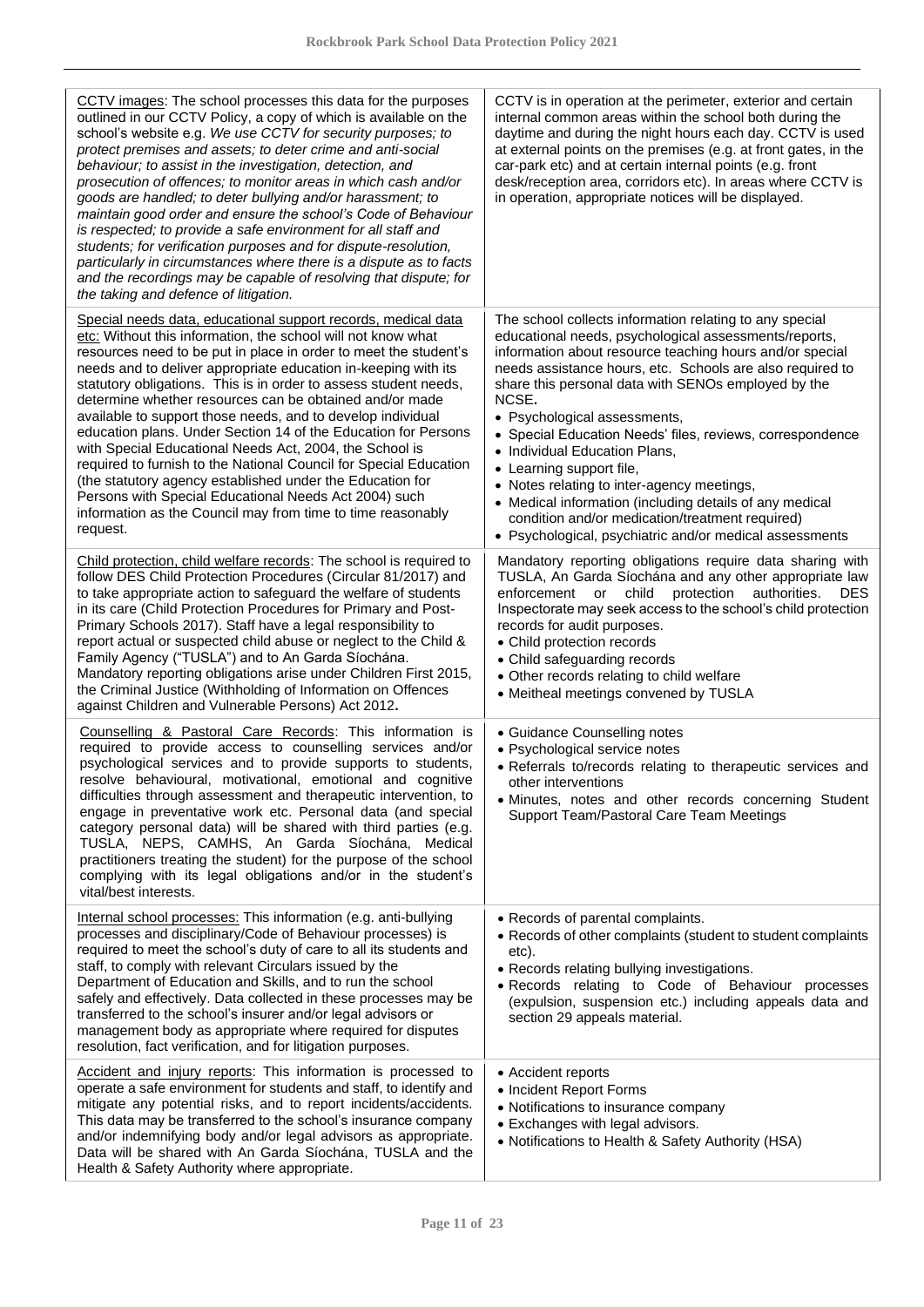| Financial information, fees etc: Without this information, the<br>school cannot process applications, make grant payments, or<br>receive payment of monies (e.g. course fees, school trips etc).<br>After completion of the payments, the documentation is retained<br>for audit and verification purposes. The school's financial data<br>are audited by external auditors. | • Information relating to payments from<br>student's<br>parents/guardians (including fee support and fee waiver<br>documentation),<br>• Scholarship/Bursary/Grant<br>applications<br>(including<br>Gaeltacht, book rental scheme etc). |  |  |  |
|------------------------------------------------------------------------------------------------------------------------------------------------------------------------------------------------------------------------------------------------------------------------------------------------------------------------------------------------------------------------------|----------------------------------------------------------------------------------------------------------------------------------------------------------------------------------------------------------------------------------------|--|--|--|
| 5. Charity Tax Back Forms<br>This information is required so that the school may avail of the scheme of tax relief for donations of money received.                                                                                                                                                                                                                          |                                                                                                                                                                                                                                        |  |  |  |
| To claim the relief, the donor must complete a certificate and<br>forward it to the school to allow it to claim the grossed up amount<br>of tax associated with the donation. This information is retained<br>by the School in the case of audit by the Revenue<br>Commissioners.                                                                                            | • CHY3/CHY4 tax back forms<br>• Donor name, Address & Telephone Number<br>• PPS Number<br>$\bullet$ Tax Rate<br>• Signature<br>• Gross amount of donation                                                                              |  |  |  |
| 6. Parent Nominees on Boards of Management<br>This information is required to enable the Board of Management to fulfil its statutory obligations.                                                                                                                                                                                                                            |                                                                                                                                                                                                                                        |  |  |  |
| Processing undertaken in accordance with the Education Act<br>1998 and other applicable legislation, including decisions taken<br>for accountability and good corporate governance.                                                                                                                                                                                          | • Name, address and contact details of Parent Nominee<br>• Records in relation to appointment to the Board<br>• Minutes of Board of Management meetings<br>and<br>correspondence to the Board.                                         |  |  |  |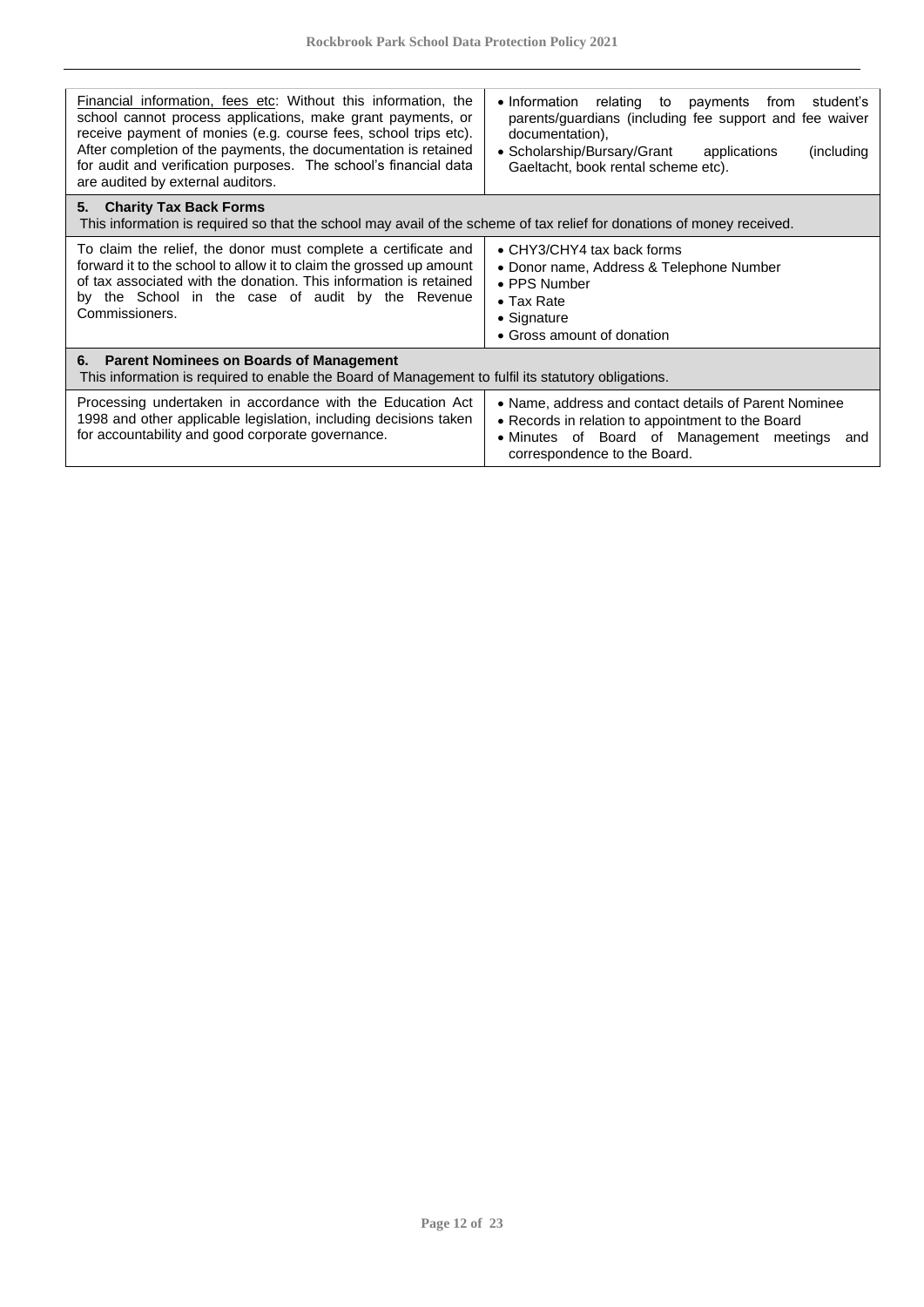# <span id="page-12-0"></span>**Appendix 3. CATEGORIES OF RECIPIENTS**

**Department of Education and Skills (DES)** The school is required to provide student data to the *Department of Education and Skills (DES).* This transfer of data is primarily made at the beginning of each academic year ("October Returns") using a secure Post-Primary Online Database (P-POD) system. The October Returns contain individualised data such as PPS number which acts as an identifier to validate that the data belongs to a recognised student.<sup>10</sup> The DES has published a "Fair Processing Notice" to explain how the personal data of students is processed.<sup>11</sup>

**State Examinations Commission (SEC)** data on entrants for the state examinations is provided via the October Returns to SEC to assist its planning of the state examinations.

**Student support and welfare** student data may be shared with a number of public state bodies including *National Educational Psychological Service* (NEPS psychologists support schools and students); *National Council for Special Education* (the NCSE role is to support schools and students with special education needs); *National Education Welfare Board* (the school is required to share student attendance with the NEWB). Data to support student access to further and higher education may also be shared for processing as part of *Student Universal Support Ireland* (SUSI), *Higher Education Access Route* (HEAR) and *Disability Access Education Route* (DARE).

**Legal requirements** where appropriate, particularly in relation to Child Protection and safeguarding issues, the school may be obliged to seek advice and/or make referrals to *Túsla.<sup>12</sup>* The school may share personal data with *An Garda Síochána* where concerns arise in relation to child protection. The school will also report matters of alleged criminal acts, criminal behaviour, criminal damage, etc., to allow prevention, detection and investigation of offences. Where there is a lawful basis for doing so, personal data may also be shared with the *Revenue Commissioners* and the *Workplace Relations Commission.*

**Insurance** data may be shared with the school's insurers where this is appropriate and proportionate. The school may also be obliged to share personal data with the *Health and Safety Authority*, for example, where this is required as part of an accident investigation.

**Professional Advisors** some data may be shared with legal advisors (solicitors, etc.), financial advisors (pension administrators, accountants, etc.) and others such as school management advisors; this processing will only take place where it is considered appropriate, necessary and lawful.

**Other schools and Universities/Colleges/Institutes** where the student transfers to *another educational body*, or goes on an exchange programme or similar, the school may be asked to supply certain information about the student, such as academic record, references, etc.

**Work Placement** some data may be shared, on request, with work placement providers and *employers* where this is appropriate and necessary to support students engaged in work experience or similar programmes.

**Voluntary Bodies** some personal data may be shared as appropriate with bodies such as the school's *Parents Association*. This data sharing will only take place where consent has been provided.

**Other not-for-profit organisations** limited data may be shared with recognised bodies who act to promote student engagement with co-curricular and other activities, competitions, recognition of achievements, etc. This would

<sup>&</sup>lt;sup>10</sup> Where the October Returns include sensitive personal data regarding personal circumstances then explicit and informed consent for the transfer of this data may be sought from students/parents/guardians.

<sup>&</sup>lt;sup>11</sup> These can be found on www.education.ie (search for Circular Letters 0047/2010 and 0023/2016 in the "Circulars" section). The Department of Education and Skills transfers some student data to other government departments and other State bodies to comply with legislation, such as transfers to the Department of Social Protection & Employment Affairs pursuant to the Social Welfare Acts, transfers to the State Examinations Commission, transfers to the Educational Research Centre, and transfers to the Central Statistics Office pursuant to the Statistics Acts. The data will also be used by the DES for statistical, policy-making and research purposes. However the DES advises that it does not use individual data, but rather aggregated data is grouped together for these purposes.

 $12$  Túsla, the Child and Family Agency, is the State agency responsible for improving wellbeing and outcomes for children.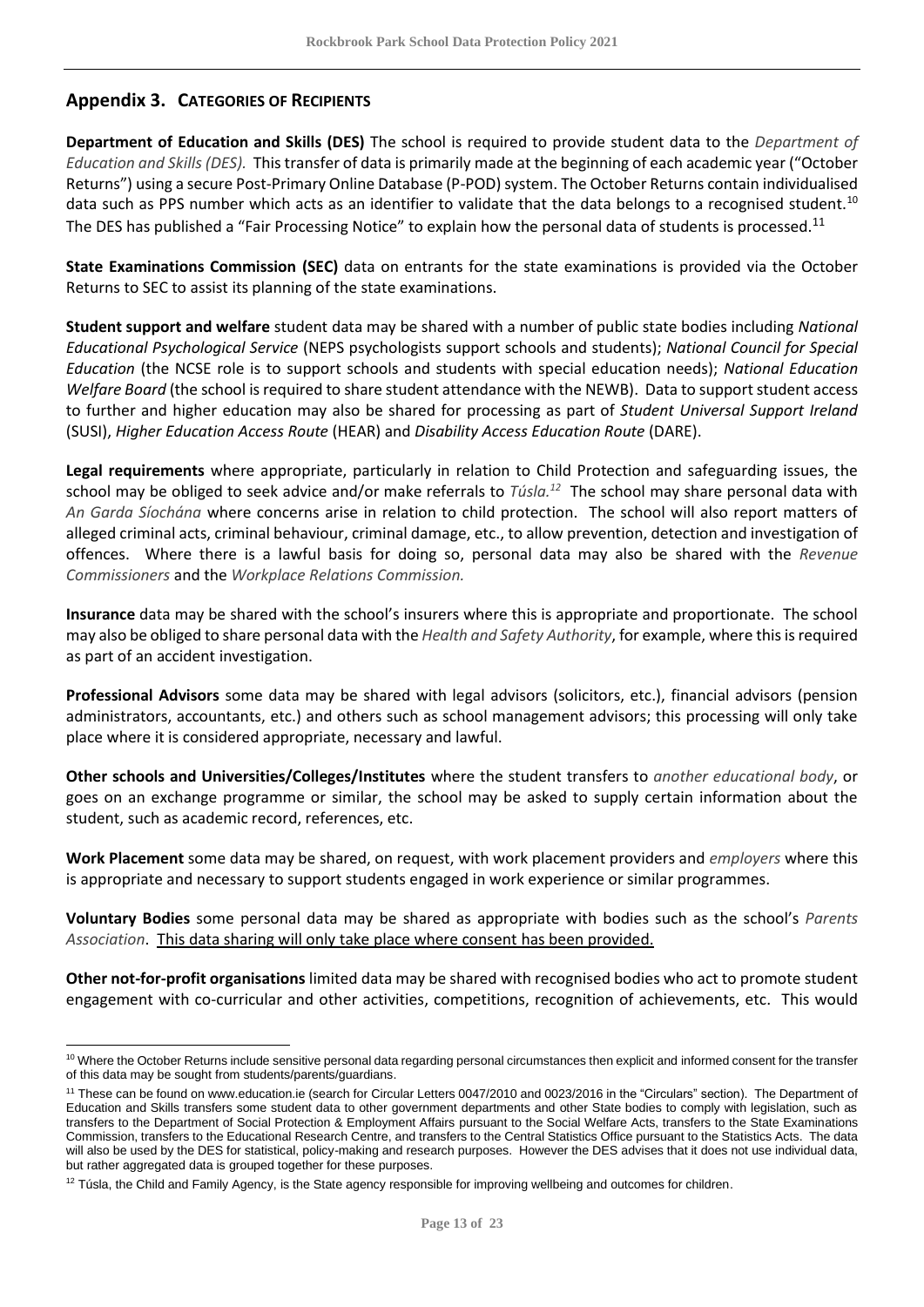include bodies promoting participation in sports, arts, sciences, environmental and outdoor activities, etc. This data sharing will usually be based on consent.

**Service Providers** in some circumstances the school has appointed third parties to undertake processing activities on its behalf. These Data Processors have provided guarantees that their processing satisfies the requirements of the General Data Protection Regulation. The school has implemented written contractual agreements with these entities to ensure that the rights of data subjects receive an appropriate level of protection. Third party service providers include the following categories:

- School Management Information Systems (e.g. VSWare/Advanced)
- Productivity Applications (e.g. Google Apps for Education, Microsoft 365)
- Online Storage & File Sharing (e.g. Dropbox, Google Drive, iCloud, OneDrive)
- Video Sharing and Blogging Platforms (e.g. Youtube, Wordpress)
- Virtual Learning Environments (e.g. Edmodo, Schoology, Schoolwise, Google Classroom)
- IT Systems Support (local ICT Support Company)
- Fee management software
- School communications
- Security and CCTV Systems
- Pension Consultants/Trustees
- Accounting & Payroll software
- Cashless Payment Systems
- Canteen Management System
- Learning software and Apps

**Transfers Abroad** In the event that personal data may be transferred outside the European Economic Area (EEA) the school will ensure that any such transfer, and any subsequent processing, is carried out in strict compliance with recognised safeguards or derogations (i.e., those approved by the Irish Data Protection Commission).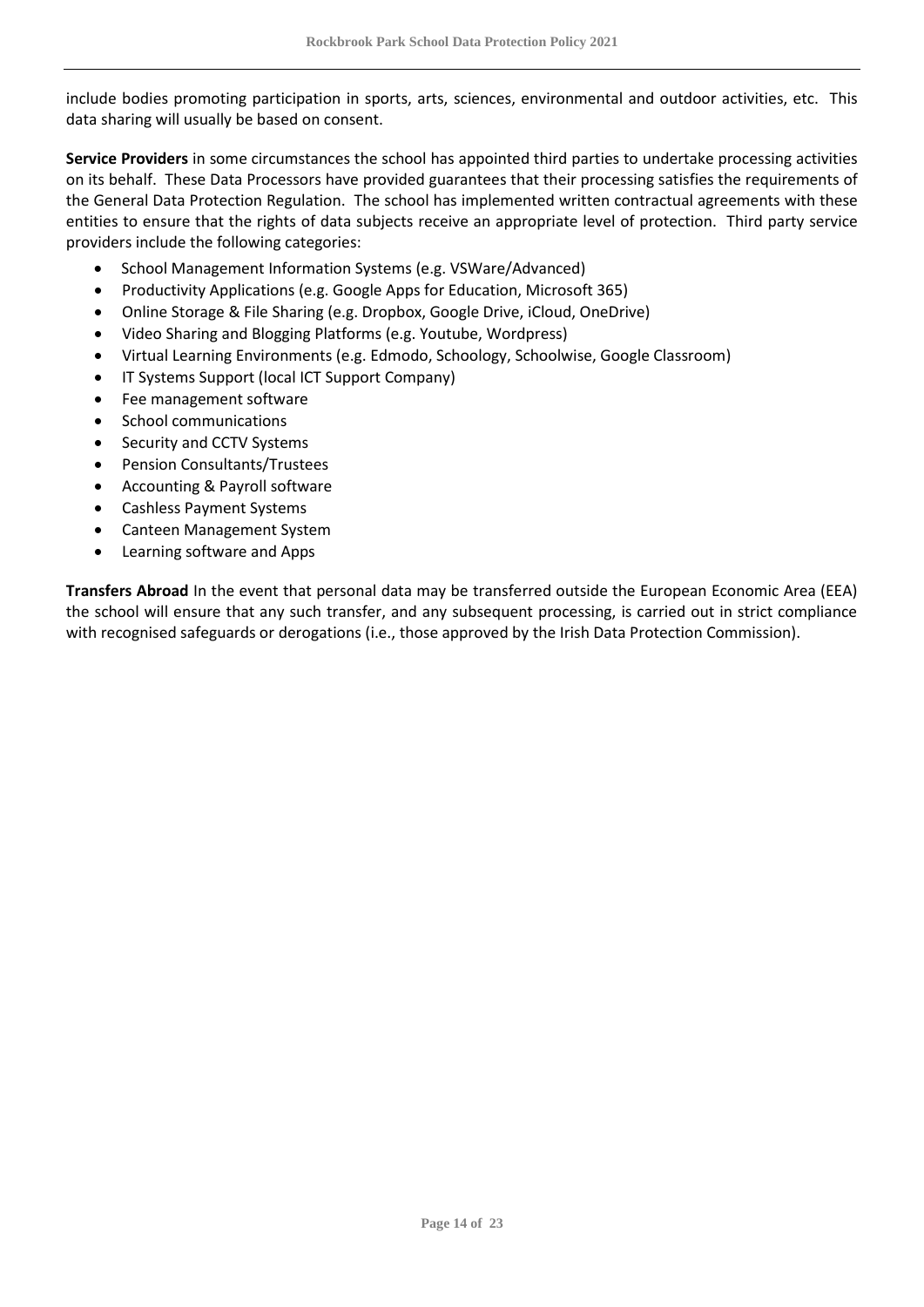# <span id="page-14-0"></span>**Appendix 4. IMPLEMENTING THE DATA PROCESSING PRINCIPLES**

# **1. Accountability**

- (i) Accountability means that compliance with the data protection legislation is recognised as an important Board of Management responsibility as well as one shared by each school employee and member of the wider school community.<sup>13</sup>
- (ii) Demonstrating Compliance Accountability imposes a requirement on the controller to demonstrate compliance with the other data processing principles (see Section 2 earlier: *Processing Principles*). This means that the school retains evidence to demonstrate the actions it has taken to comply with GDPR.
- (iii) School Policies An important way for the school to demonstrate accountability is through the agreement and implementation of appropriate policies. In addition to publishing a *Data Protection Policy* this may include developing other policies to address some or all of the following areas (i) CCTV<sup>14</sup> (ii) Data Breaches (iii) Data Access Requests (iv) Record Storage and Retention (v) Data Processing Agreements.<sup>15</sup>
- (iv) Record of Processing Activities As a data controller the school is required to prepare a record of any processing activities (ROPA) that it undertakes. This record should include the following information (GDPR Article 30):
	- o the purposes of the processing;
	- o a description of the categories of data subjects and personal data;
	- o the categories of recipients to whom the personal data will be disclosed;
	- $\circ$  any transfers to a third country or international organisation, including suitable safeguards;
	- $\circ$  where possible, the envisaged time limits for erasure of the different categories of data;
	- where possible, a general description of the technical and organisational security measures.
- (v) Risk Assessment The school as data controller is required to consider any risks that may arise as a consequence of its processing activities. This assessment should consider both the likelihood and the severity of these risks and their potential impact on data subjects.<sup>16</sup>
- (vi) Data Protection Impact Assessment (DPIA) A DPIA is a type of risk assessment that is mandatory in specific circumstances (GDPR Article 35). The school will ensure that a DPIA is undertaken where this is appropriate, typically, where a new processing activity has the potential to have a high impact on individual privacy or rights. (The installation of an extensive CCTV system in a school is an example of a processing activity that might trigger the need for a Data Protection Impact Assessment.) The purpose of undertaking a DPIA is to ensure that any risks associated with the new processing activity are identified and mitigated in an appropriate manner.

<sup>&</sup>lt;sup>13</sup> The GDPR4schools.ie website identifies some of the GDPR Roles and Responsibilities held by different groups, namely (i) Board of Management (ii) Principal/Deputy Principal (iii) Teaching Staff (iv) Guidance & Medical Support (v) School Administration (vii) SNAs and (viii) Caretaker. These lists of responsibilities (provided in PDF format) can be shared out to help raise awareness amongst the school community.

<sup>&</sup>lt;sup>14</sup> A template CCTV policy for Schools is available fro[m www.dataprotectionschools.ie](http://www.dataprotectionschools.ie/).

<sup>&</sup>lt;sup>15</sup> All school policies need be applied in a manner that respects the principles, protocols and procedures inherent in the school's Data Protection strategy. Examples of relevant policies include (i) Acceptable Use Policy (ICT) (ii) Child Protection Procedures (iii) Code of Behaviour (iv) Guidance and Counselling (v) Policy on Special Education Needs (vi) Anti-Bullying Policy.

<sup>&</sup>lt;sup>16</sup> GDPR Recital 75: The risk to the rights and freedoms of natural persons, of varying likelihood and severity, may result from personal data processing which could lead to physical, material or non-material damage, in particular: where the processing may give rise to discrimination, identity theft or fraud, financial loss, damage to the reputation, loss of confidentiality of personal data protected by professional secrecy, unauthorised reversal of pseudonymisation, or any other significant economic or social disadvantage; where data subjects might be deprived of their rights and freedoms or prevented from exercising control over their personal data; where personal data are processed which reveal racial or ethnic origin, political opinions, religion or philosophical beliefs, trade union membership, and the processing of genetic data, data concerning health or data concerning sex life or criminal convictions and offences or related security measures; where personal aspects are evaluated, in particular analysing or predicting aspects concerning performance at work, economic situation, health, personal preferences or interests, reliability or behaviour, location or movements, in order to create or use personal profiles; where personal data of vulnerable natural persons, in particular of children, are processed; or where processing involves a large amount of personal data and affects a large number of data subjects.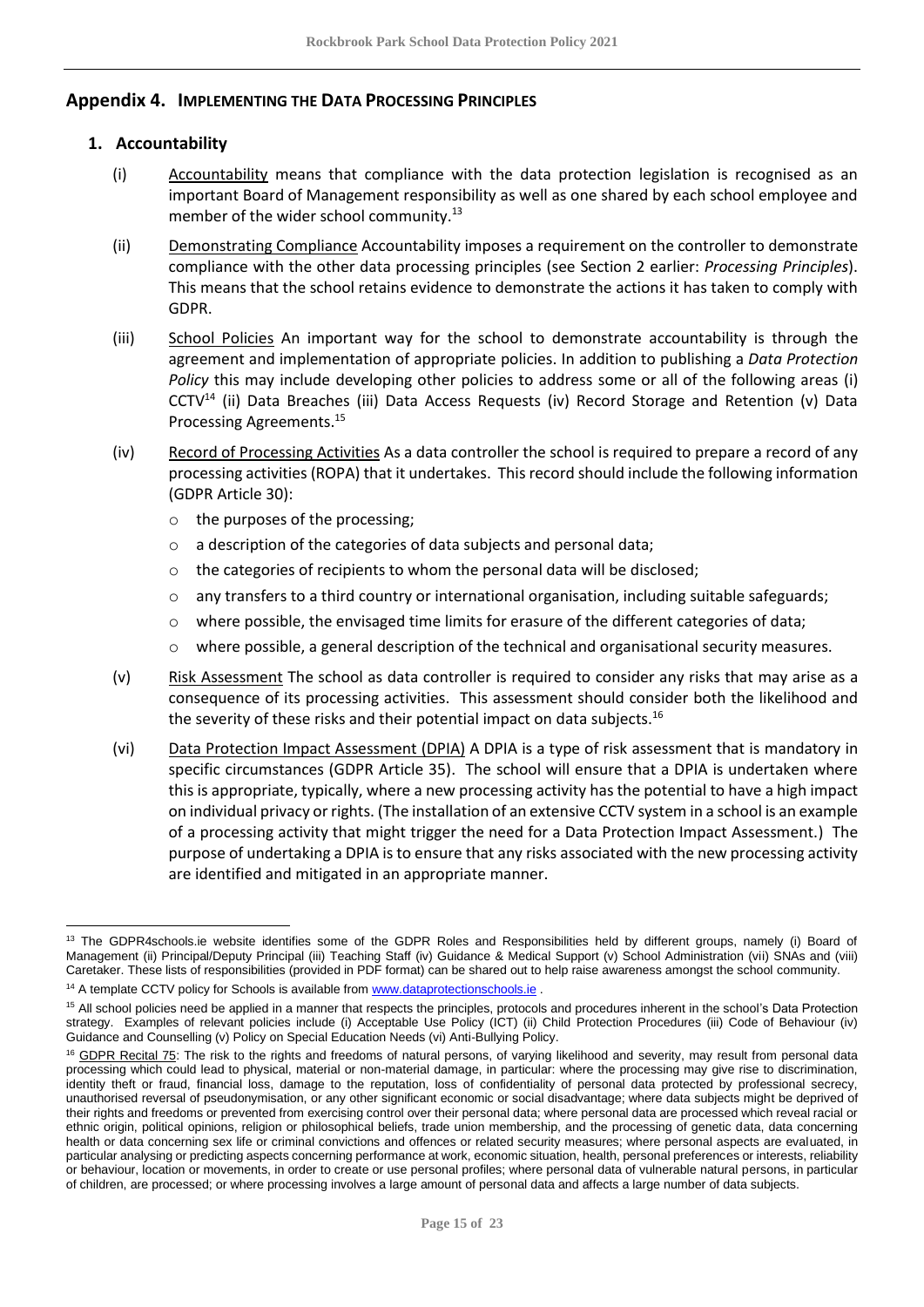- (vii) Security of Processing As a consequence of having assessed the risks associated with its processing activities, the school will implement appropriate *technical and organisational measures* to ensure a level of security appropriate to the risk. For example, these measures might include training of staff, establishment of password policies, protocols around device encryption, procedures governing access to special category data etc.
- (viii) Data Protection by Design The school aims to apply the highest standards in terms of its approach to data protection. For example, school staff will utilise a *Privacy by Design* approach when any activity that requires the processing of personal data is being planned or reviewed. This may mean implementing technical measures (e.g. security) and organisational measures (e.g. protocols and training).
- (ix) Data Protection by Default A *Privacy by Default* approach means that minimal processing of personal data is the school's default position. In practice this means that only essential data will be collected from data subjects, and that within the school, access to this data will be carefully controlled and only provided to employees where this is appropriate and necessary.
- (x) Data Processing Agreements: the school will put written contracts in place with organisations that process data on its behalf (as required under GDPR Article 28). 17
- (xi) Data Breach Records: the school will retain records that document its handling of any personal data breaches. These records will clearly set out the facts relating to any personal data breach, its effects and the remedial action taken.<sup>18</sup>
- (xii) Staff Awareness and Training All who are granted access to personal data that is under the control of the school have a duty to observe the data processing principles. The school will provide appropriate information, training and support so that staff may gain a clear understanding of these requirements.<sup>19</sup>

# **2. Lawful Processing**

As part of its decision to collect, use or share personal data, the school as Controller will identify which of the lawful bases is applicable to each processing operation. In the absence of a lawful basis the personal data cannot be processed.

- (i) Many of school's data processing activities rely on legal obligations. These tasks are undertaken because the school must comply with Irish (or European) law<sup>20</sup>. For example, there is a legislative basis underpinning the sharing of specific student data with the Department of Education and Skills and other public bodies.
- (ii) Another set of data processing activities are undertaken in the public interest i.e. so that the school can operate safely and effectively. For example, an educational profile of the student (literacy competence, language spoken at home etc.) may help the school to target learning resources effectively for the benefit of the student.
- (iii) In some situations, for example the use of CCTV, the school may rely on its legitimate interests to justify processing. In such cases the specific legitimate interests (e.g. health and safety, crime prevention, protection of school property etc.) must be identified and notified to the data subjects<sup>21</sup>.

<sup>17</sup> A Data Processing Agreement may be provided as a set of agreed clauses or as an addendum to a broader *(Third Party) Service Agreement*. <sup>18</sup> These record-keeping requirements are detailed under GDPR Article 33(5). Documentation need to be retained in school setting out details of all data breaches that have occurred. This includes those that were adjudged not to require notification to the Data Protection Commission (in addition to data breaches that required formal DPC notification via https://forms.dataprotection.ie/report-a-breach-of-personal-data).

<sup>&</sup>lt;sup>19</sup> All current and former employees of the school may be held accountable in relation to data processed by them during the performance of their duties. For example, employees acting in breach of the Data Protection Act 2018 could, in certain circumstances, be found to have committed a criminal offence.

<sup>20</sup> For example, the *Education Act 1998*, the *Education (Welfare) Act 2000* & the *Education for Persons with Special Education Needs Act 2004*.

<sup>&</sup>lt;sup>21</sup> Data subjects have a right to object to processing that is undertaken based on legitimate interests. In such cases the Controller must demonstrate that there is an overriding need if the processing is to continue.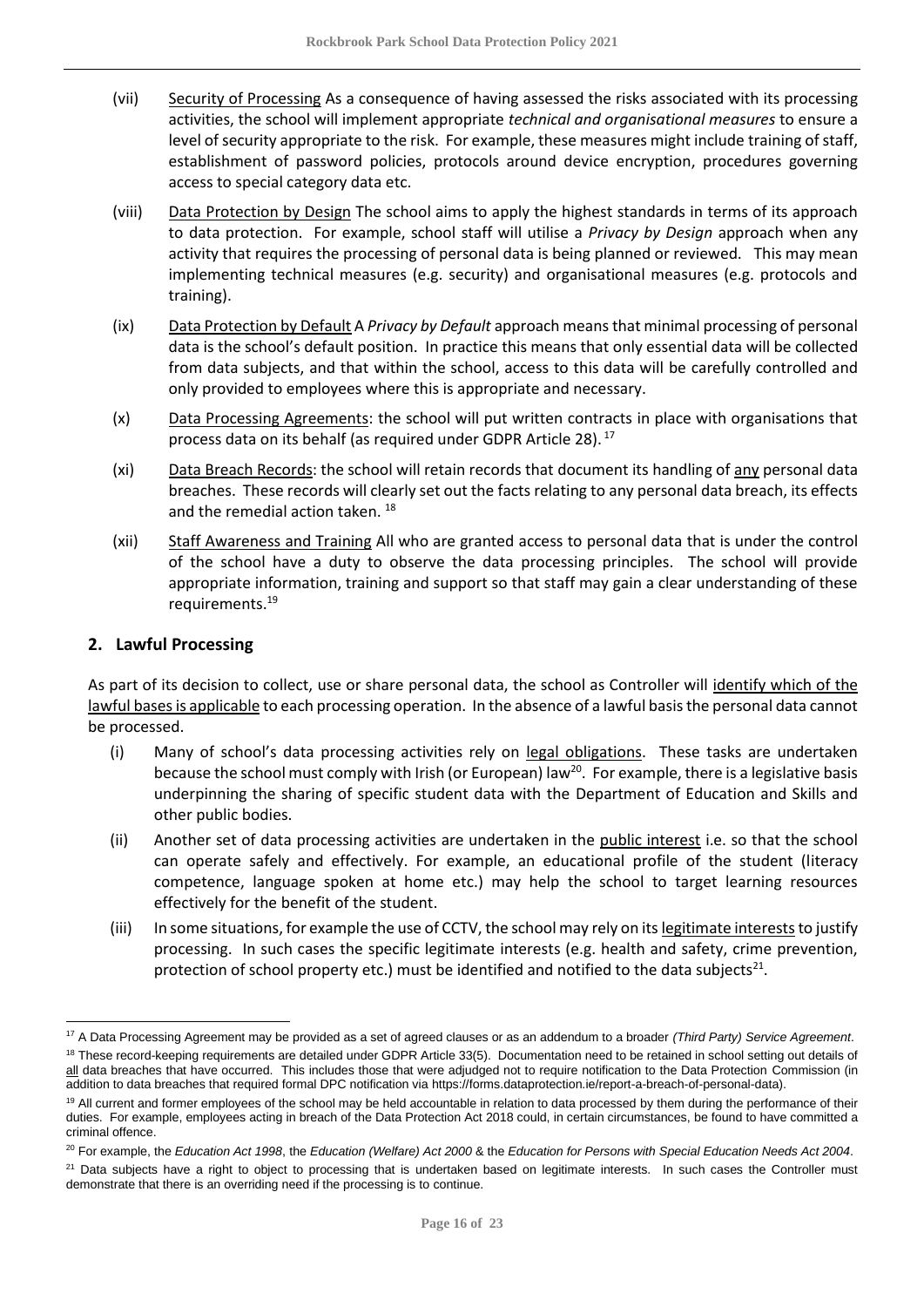- (iv) Contract will provide a lawful basis for some processing of data by the school. For example, the processing of some employee data may rely on this lawful basis.
- (v) There is also the possibility that processing can be justified in some circumstances to protect the Vital Interests of a data subject, or another person. For example, sharing some data subject data with emergency services might rely on this lawful basis.
- (vi) Finally there is the option of using a data subject's consent as the lawful basis for processing personal data. The school will not rely on consent as the basis for processing personal data if another lawful condition is more appropriate. Consent will usually be the lawful basis used by the school to legitimise the publication of student photographs in print publications and electronic media.

# **3. Consent**

Where consent is relied upon as the appropriate condition for lawful processing, then that consent must be freely given, specific, informed and unambiguous. All of these conditions must be satisfied for consent to be considered valid. There are a significant number of restrictions around using consent.

- (i) A separate consent will be sought for each processing activity (together with appropriate guidance as necessary to ensure the data subject is informed).
- (ii) When asking for consent, the school will ensure that the request is not bundled together with other unrelated matters.
- (iii) Consent requires some form of clear affirmative action (Silence or a pre-ticked box is not sufficient to constitute consent). Consent can be provided by means of an oral statement.
- (iv) Consent must be as easy to withdraw as to give.
- (v) A record should be kept of how and when consent was given.
- (vi) The school will take steps to ensure the consent is always freely given i.e. that it represents a genuine choice and that the data subject does not feel under an obligation to consent to processing.
- (vii) If the consent needs to be explicit, this means the school must minimise any future doubt about its validity. This will typically require the school to request and store a copy of a signed consent statement.

# **4. Special Category Data**

Some personal data is defined as Special Category Data and the processing of such data is more strictly controlled. In a school context this will occur whenever data that relates to Special Needs or Medical Needs is being processed. GDPR Article 9 identifies a limited number of conditions, one of which must be applicable if the processing of special category data is to be lawful.<sup>22</sup> Some of these processing conditions, those most relevant in the school context, are noted here.

- (i) Processing is necessary for reasons of substantial public interest on the basis of Union or Member State law. This condition could provide an appropriate basis for processing of data relating to employee and student health e.g. proportionate sharing of special category data to ensure the school is compliant with provisions in health, safety and welfare legislation.
- (ii) Processing is necessary for the assessment of the working capacity of an employee;....or for the provision of health or social care or treatment.. on the basis of Union or Member State law.
- (iii) Processing is based on Explicit Consent. Where a school is processing biometric data for identification purposes (e.g. facial image recognition or the use of fingerprint systems) it is unlikely that this processing will be justifiable on any lawful basis other than consent. (And, as a data subject should be able to withhold consent without suffering any detriment, the school will need to provide access to an alternative processing option which is not reliant on biometric data.)

 $22$  The Data Protection Act 2018 makes provision for some additional conditions that can legitimise the processing of special category data.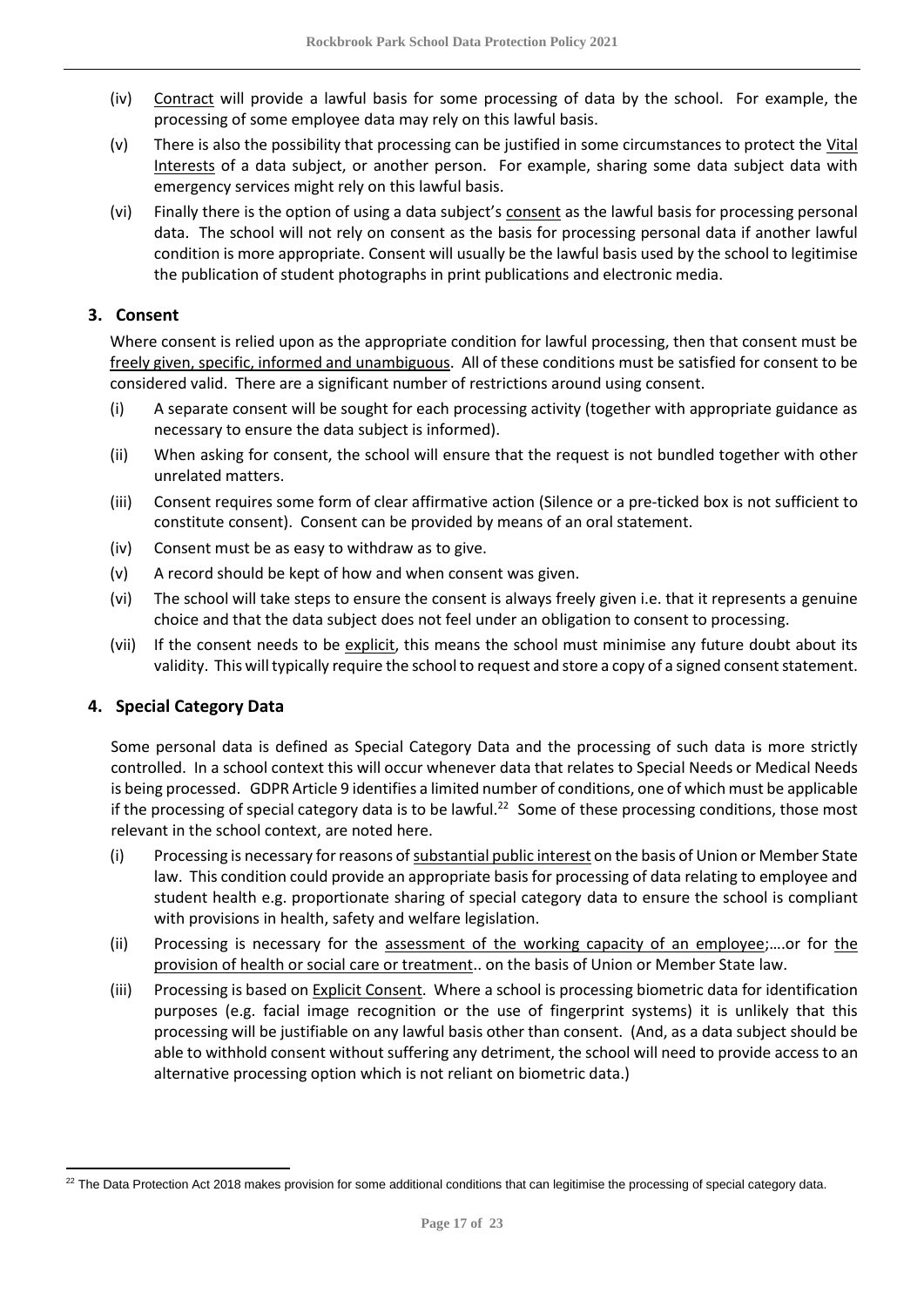# **5. Transparency**

The school as Controller is obliged to act with *Transparency* when processing personal data. This requires the communication of specific information to individuals in advance of any processing of their personal data. $^{23}$ 

- (i) Transparency is usually achieved by providing the data subject with a written document known as a Privacy Notice or a Privacy Statement.<sup>24</sup> This notice will normally communicate:
	- o the name of the controller and their contact details;
	- o the categories of personal data being processed;
	- o the processing purposes and the underlying legal bases;
	- o any recipients (i.e. others with whom the data is shared/disclosed);
	- o any transfers to countries outside the EEA (and safeguards used);
	- o the storage period (or the criteria used to determine this);
	- $\circ$  the rights of the data subject.<sup>25</sup>
- (ii) Transparency information should be provided in a manner that is concise and easy to understand. To best achieve this, the school may use a "layering" strategy to communicate information.<sup>26</sup> And, while a written *Privacy Notice* is the default mode, transparency information may also be communicated using other means, for example through the spoken word or through use of pictorial icons or video.
- (iii) Privacy statements (include those used on school websites) should be regularly reviewed to take account of any enhancements, new practices or additional services which involve the collection and use of personal data.

#### **6. Purpose Limitation**

- (i) Personal data stored by the school has been provided by data subjects for a specified purpose or purposes.<sup>27</sup> Data must not be processed for any purpose that is incompatible with the original purpose or purposes.<sup>28</sup>
- (ii) Retaining certain data (originally collected or created for a different purpose) with a view to adding to a school archive for public interest, scientific or historical research purposes or statistical purposes is acceptable subject to certain safeguards, most particularly the need to respect the privacy of the data subjects concerned.

#### **7. Data Minimisation**

As Controller, the school must ensure that personal data is adequate, relevant and limited to what is necessary in relation to the purposes for which they are processed. In practice, this principle has a number of important implications illustrated in the examples below.

<sup>23</sup> GDPR Articles 13 (or 14)

<sup>24</sup> Other terms in common use include *Fair Processing Notice* and *Data Protection Notice*. Schools may prepare a number of different Privacy Notices for use in different contexts. For example, a *Website Privacy Notice*, may relate specifically to personal data that is collected via the school website.

<sup>25</sup> In the interests of transparency, the school should ensure that its preferred route for a rights request is identified clearly in *Privacy Notices* and elsewhere e.g. *"A data subject wishing to make an access request should apply in writing to the Principal."* Notwithstanding this, school staff should be made aware that valid requests may be submitted in a variety of formats (i.e. not necessarily in writing).

<sup>&</sup>lt;sup>26</sup> For example, where the first point of contact is by telephone, this information could be provided during the telephone call with the data subject and they could be provided with the balance of the information required under Article 13 by way of further, different means, such as by sending a copy of the privacy policy by email and/or sending the data subject a link to the controller's layered online privacy statement/notice.

<sup>27</sup> This purpose is usually communicated to data subjects at the time of collection through providing them with a *Privacy Notice*.

<sup>&</sup>lt;sup>28</sup> Data Protection Commission: Any use or disclosure must be necessary for the purpose(s) or compatible with the purpose(s) for which you *collect and keep the data. You should ask yourself whether the data subject would be surprised to learn that a particular use of or disclosure of their data is taking place.*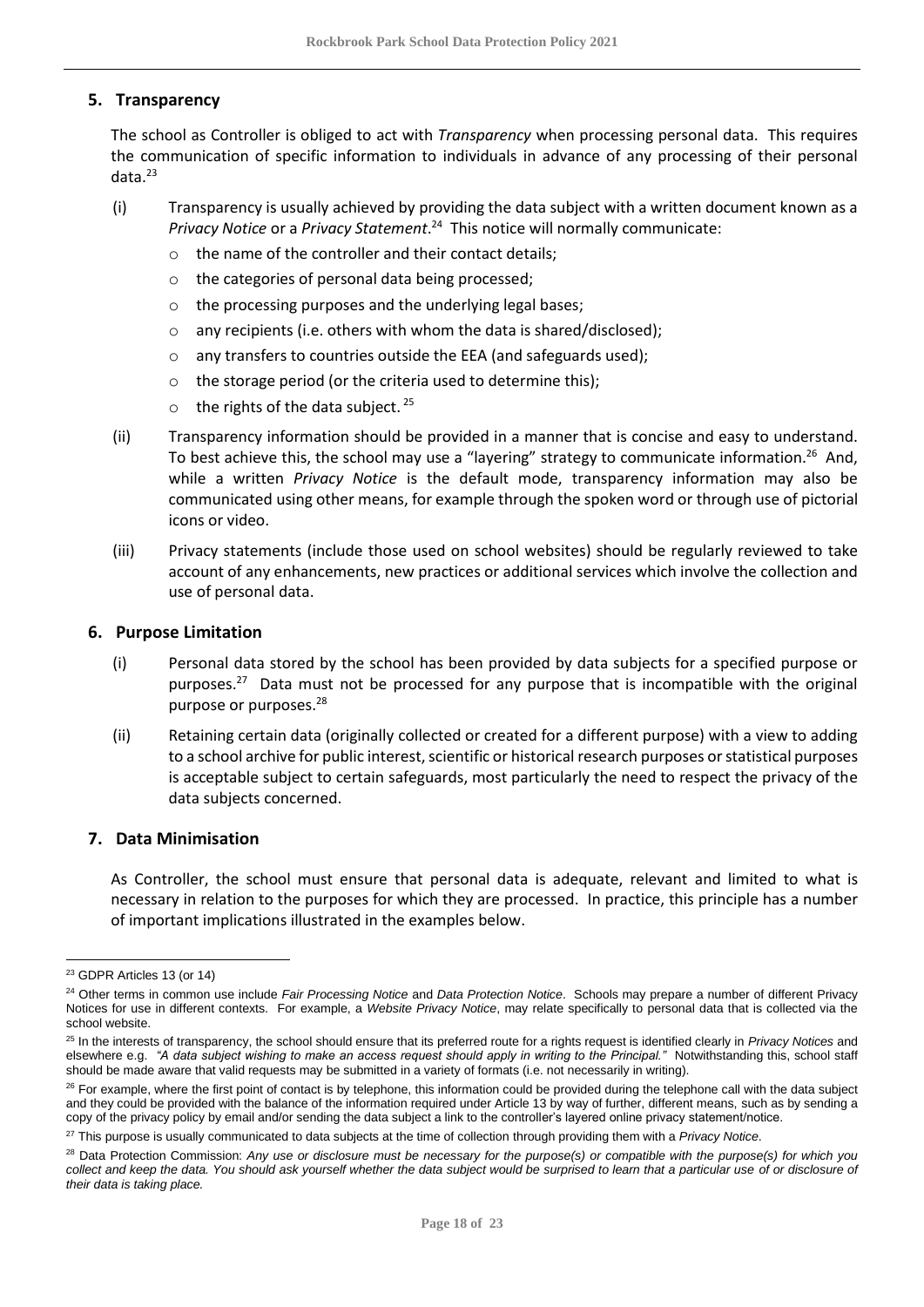- (i) The school should ensure, when data is being collected from data subjects, that this is limited to what is necessary for the completion of the duties. For example, where information is being collecting from students and parents/guardians, as part of the admissions process, this should be limited to whatever information is needed to operate the admissions process.<sup>29</sup>
- (ii) Data minimisation also requires that the sharing of student data within the school should be carefully controlled. Members of staff may require varying levels of access to student data and reports. Access should be restricted to those who have a defined processing purpose. Staff will not access personal data unless processing is essential to deliver on their role within the school.
- (iii) School staff will necessarily create personal data in the course of their duties. However employees should ensure that this processing is necessary and appropriate. For example, while it will often be necessary for school staff to communicate information to each other by email, consideration should be given, on a case by case basis, as to whether it is necessary for personal data to be included in these communications.
- (iv) Data sharing with external recipients should be continuously reviewed to ensure it is limited to that which is absolute necessary. This may mean, for example, that when the school is seeking professional advice, no personal data will be included in communications unless the disclosure of this information is essential.

# **8. Storage Limitation**

Personal data is kept in a form which permits the identification of data subjects for no longer than is necessary for the purposes for which it is being processed. Some personal data may be stored for longer periods insofar as the data is being processed solely for archiving purposes in the public interest, scientific or historical research purposes or statistical purposes.

- (i) When deciding on appropriate retention periods, the school's practices will be informed by advice published by the relevant bodies (notably the Department of Education and Skills, the Data Protection Commission, and the school management advisory bodies<sup>30</sup>).
- (ii) When documentation or computer files containing personal data are no longer required, the information is disposed of in a manner that respects the confidentiality of the data.
- (iii) Data subjects are free to exercise a "right to erasure" at any time (also known as the "right to be forgotten", see *Data Subject Rights*).
- (iv) Data should be stored in a secure manner that recognises controller obligations under GDPR and the Data Protection Act. This requires the school for example, to implement appropriate technical and organisational measures to ensure a level of security appropriate to the risk.

# **9. Integrity and Confidentiality**

Whenever personal data is processed by the school, technical and organisational measures are implemented to safeguard the privacy of data subjects. The school as controller is obliged to take its security responsibilities seriously, employing the most appropriate physical and technical measures, including staff training and awareness. These security procedures should be subject to regular review.

(i) School employees are required to act at all times in a manner that helps to maintain the confidentiality of any data to which they have access. Guidance and training are important to help identify and reinforce appropriate protocols around data security.

<sup>&</sup>lt;sup>29</sup> SEN data may be sought where the processing of such data is necessary as part of the Admissions Policy.

<sup>30</sup> see <http://www.dataprotectionschools.ie/en/Data-Protection-Guidelines/Records-Retention/>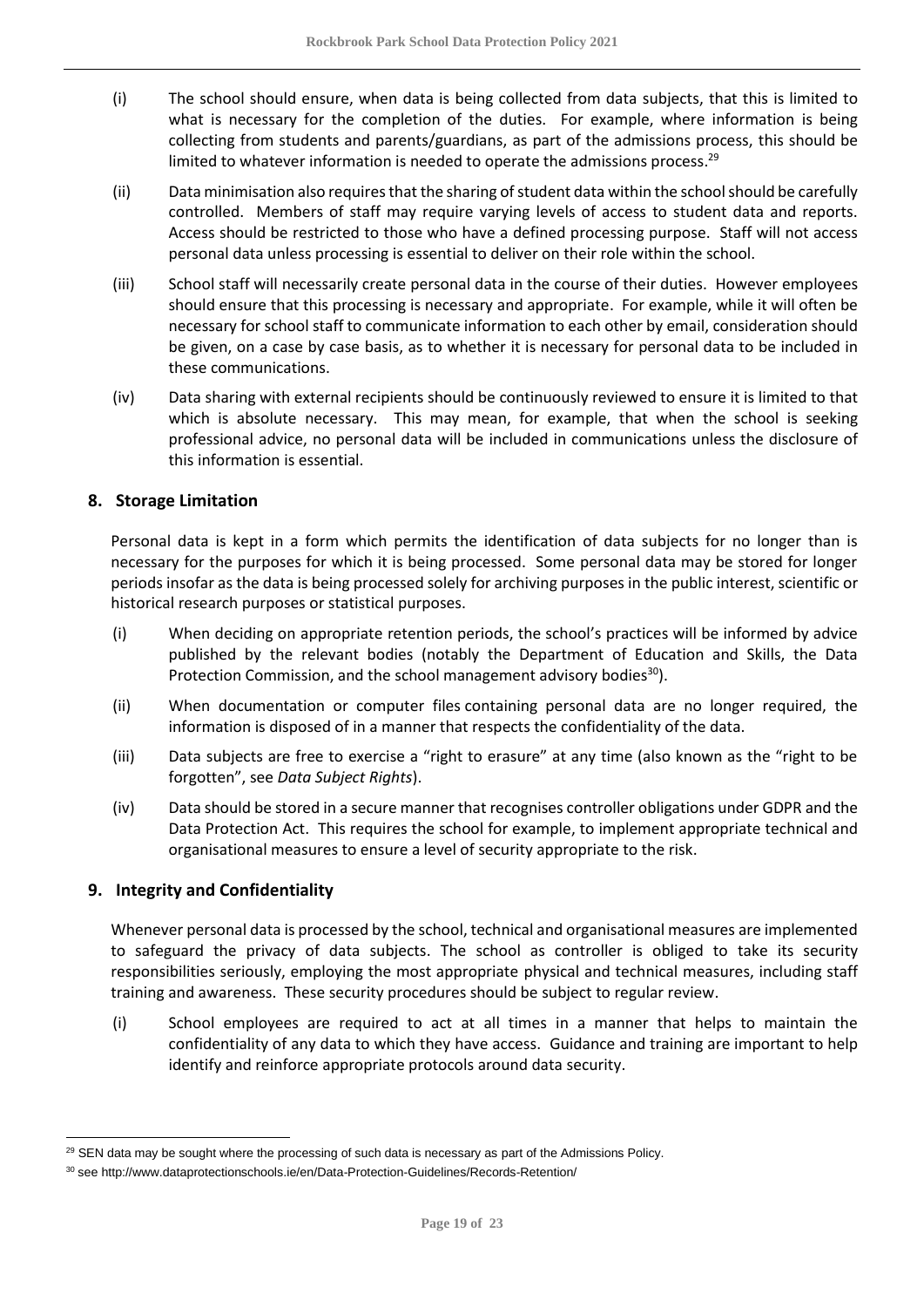- (ii) The school is legally required to consider the risks to the data subject when any processing of personal data is taking place under its control. Any Risk Assessment should take particular account of the impact of incidents such as accidental or unlawful destruction, loss, alteration, or unauthorised disclosure of, or access to, the personal data.
- (iii) As well considering the potential severity of any data incident, a risk assessment should also consider the likelihood of any incident occurring. In this way risks are evaluated on the basis of an objective assessment, by which it is established whether the data processing operations involve a risk or a high risk.<sup>31</sup>
- (iv) The follow-on from any risk assessment is for the school to implement appropriate technical and organisational measures that ensure a level of security appropriate to the risk. *These measures should ensure an appropriate level of security, including confidentiality, taking into account the state of the art and the costs of implementation in relation to the risks and the nature of the personal data to be protected (GDPR Recital 83).*
- (v) As well as processing activities undertaken by staff, the school must also consider the risks associated with any processing that is being undertaken on behalf of the school by other individuals or organisations (Data Processors). Only processors who provide sufficient guarantees about the implementation of appropriate technical and organisational measures can be engaged.
- (vi) The important contribution that organisational policies can make to better compliance with the Accountability principle was previously highlighted. Similarly, the implementation of agreed policies and protocols around data security is very helpful. Some possible areas are listed below.
	- o School ICT policy
	- o Acceptable User Polices for employees, board members, students etc
	- o Accessing school data from home
	- o Password policy
	- o Use of staff personal devices in school
	- o Use of school devices outside school
	- o Bring Your Own Device Policy
	- o Social Media Policy
	- o Mobile phone code
	- o School use of Apps and Cloud Based Systems

<sup>&</sup>lt;sup>31</sup> The likelihood and severity of the risk to the rights and freedoms of the data subject should be determined by reference to the nature, scope, context and purposes of the processing. Risk should be evaluated on the basis of an objective assessment, by which it is established whether data processing operations involve a risk or a high risk (GDPR Recital 76).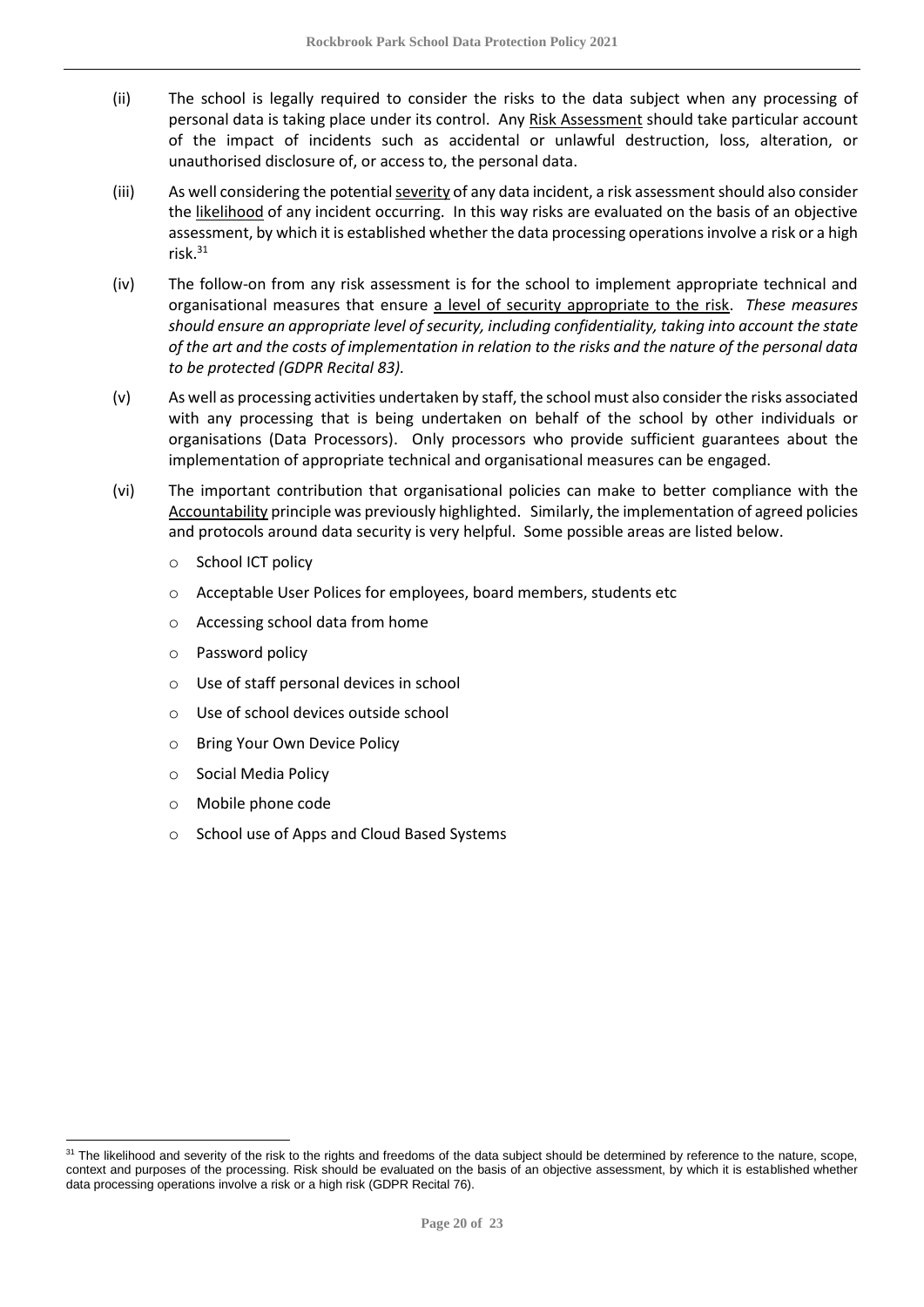# <span id="page-20-0"></span>**Appendix 5. MANAGING RIGHTS REQUESTS**

#### **1. Responding to rights requests**

- (i) The school will log the date of receipt and subsequent steps taken in response to any valid request. This may include asking the data subject to complete an *Access Request Form* in order to facilitate efficient processing of the request. There is no charge for this process. $32$
- (ii) The school is obliged to confirm the identity of anyone making a rights request and, where there is any doubt on the issue of identification, will request official proof of identity (e.g. photographic identification such as a passport or driver's licence).<sup>33</sup>
- (iii) If requests are manifestly unfounded or excessive<sup>34</sup>, in particular because of their repetitive character, the school may either: (a) charge a reasonable fee taking into account the administrative costs of providing the information or communication or taking the action requested; or refuse to act on the request.
- (iv) The school will need to confirm that sufficient information to locate the data requested has been supplied (particularly if CCTV footage/images are to be searched $35$ ). Where appropriate the school may contact the data subject if further details are needed.
- (v) In responding to rights requests (e.g. data access requests) the school will ensure that all relevant manual<sup>36</sup> and automated systems (computers etc.) are checked.
- (vi) The school will be conscious of the need to respond without undue delay and within the advised timeframes. A response will be made within one month of receipt of any request. $37$
- (vii) The school must be conscious of the restrictions that apply to rights requests.<sup>38</sup> Where unsure as to what information to disclose, the school reserves the right to seek legal advice.<sup>39</sup>
- (viii) Where a request is not being fulfilled, the data subject will be informed as to the reasons and the mechanism for lodging a complaint, including contact details for the Data Protection Commission.
- (ix) Where action has been taken by the school with regard to rectification, erasure or restriction of processing, the school will ensure that relevant recipients (i.e. those to whom the personal data has been disclosed) are appropriately informed.

# **2. Format of Information supplied in fulfilling a request**

(i) The information will be provided in writing, or by other means, including where appropriate, by electronic means. (When requested by a data subject the information access may be provided in alternative means e.g. orally.)

<sup>38</sup> See for example GDPR Article 23 and Irish Data Protection Act 2018 S.56, S.60, S.61.

<sup>32</sup> The school may charge a reasonable fee for any further copies requested by the data subject, or where access requests are manifestly unfounded or excessive, taking into account the administrative costs of providing the information. Where a subsequent or similar access request is made after the first request has been complied with, the school has discretion as to what constitutes a reasonable interval between access requests and this will be assessed on a case-by case basis.

<sup>&</sup>lt;sup>33</sup> Where a subject access request is made via a third party (e.g. a solicitor) the school will need to be satisfied that the third party making the request is entitled to act on behalf of the individual. It is the third party's responsibility to provide evidence of this entitlement.

<sup>&</sup>lt;sup>34</sup> In such circumstances, the school must be able to demonstrate the manifestly unfounded or excessive character of a request.

<sup>&</sup>lt;sup>35</sup> The school will always endeavour to respond to any access request within the stipulated time period. However a timely response can be greatly facilitated by provided (in writing to the school) all necessary information such as date, time and location of any recording.

<sup>36</sup> Non-automated personal data that is held within a filing system or intended to form part of a filing system (GDPR Article 2).

<sup>&</sup>lt;sup>37</sup> That period may be extended by two further months where necessary, taking into account the complexity and number of the requests. The school must inform the data subject of any such extension within one month of receipt of the request, together with the reasons for the delay.

<sup>&</sup>lt;sup>39</sup> Decisions around responding to data access requests will need to give due regard to rights and responsibilities that derive from other legislation. not least Article 42A of the Irish Constitution which recognises and affirms the natural and imprescriptible rights of all children. Examples of other factors that might need to be considered include: any court orders relating to parental access or responsibility that may apply; any duty of confidence owed to the child or young person; any consequences of allowing those with parental responsibility access to the child's or young person's information (particularly important if there have been allegations of abuse or ill treatment); any detriment to the child or young person if individuals with parental responsibility cannot access this information; and any views the child or young person has on whether their parents should have access to information about them.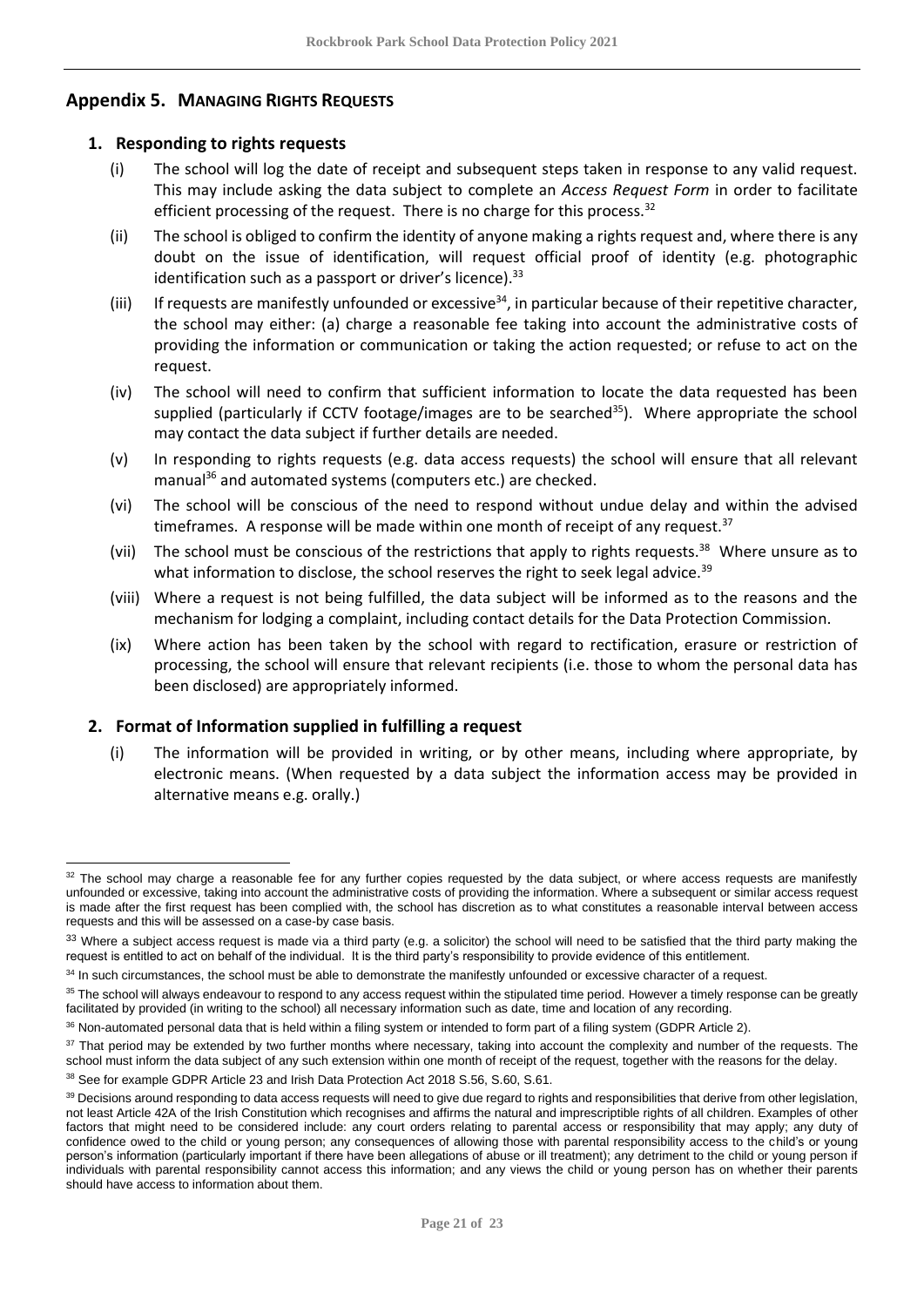- (ii) The school will endeavour to ensure that information is provided in an intelligible and easily accessible format.
- (iii) Where a request relates to video, then the school may offer to provide the materials in the form of a series of still images. If other people's images cannot be obscured, then it may not prove possible to provide access to the personal data.<sup>40</sup>

<sup>&</sup>lt;sup>40</sup> Where an image is of such poor quality that it does not relate to an identifiable individual, then it may not be considered to be personal data.